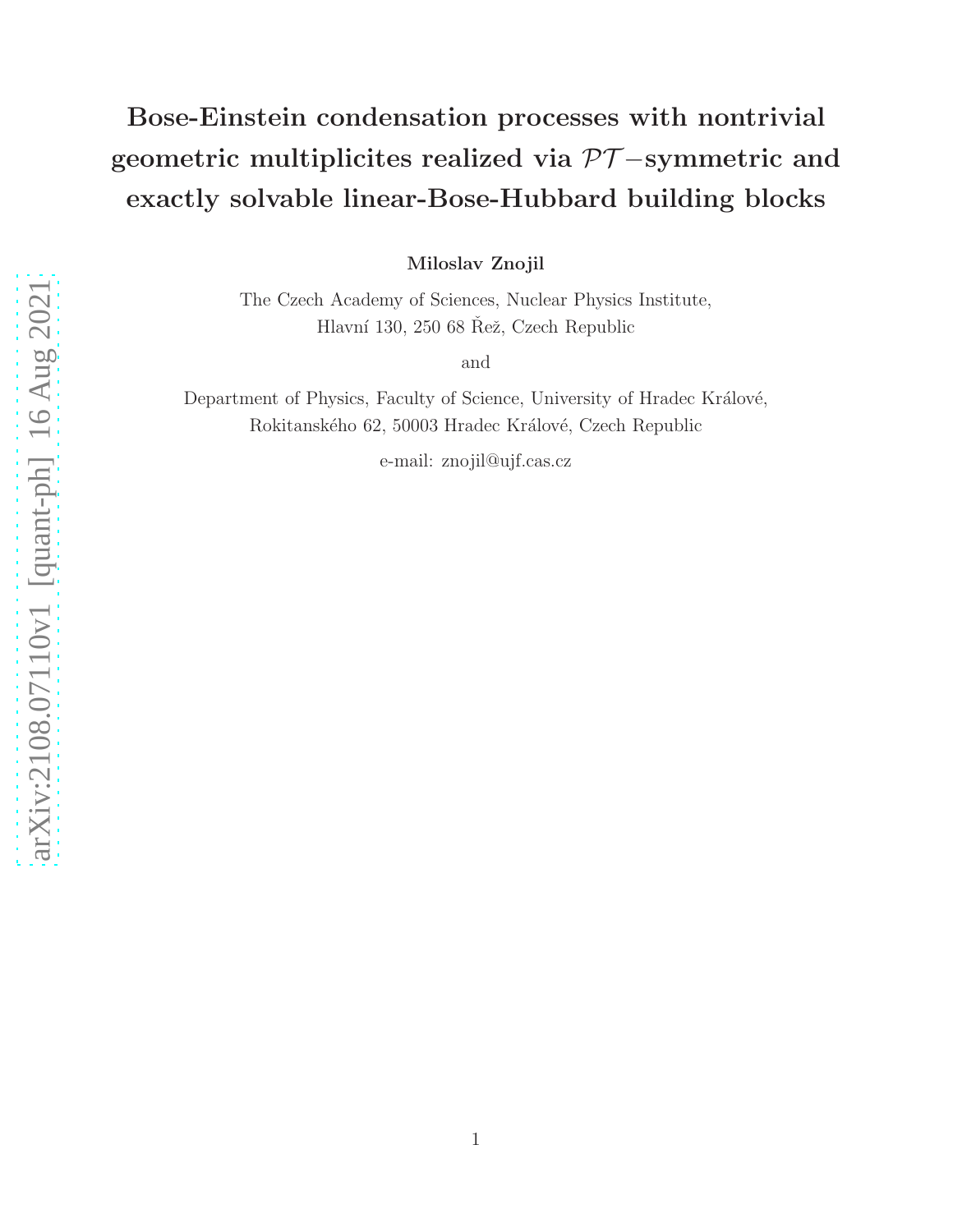# Abstract

It is well known that using the conventional non-Hermitian but PT −symmetric Bose-Hubbard Hamiltonian with real spectrum one can realize the Bose-Einstein condensation (BEC) process in an exceptional-point limit of order N. Such an exactly solvable simulation of the BEC-type phase transition is, unfortunately, incomplete because the standard version of the model only offers an extreme form of the limit characterized by a minimal geometric multiplicity  $K = 1$ . In our paper we describe a rescaled and partitioned direct-sum modification of the linear version of the Bose-Hubbard model which remains exactly solvable while admitting any value of  $K \geq 1$ . It offers a complete menu of benchmark models numbered by a specific combinatorial scheme. In this manner, an exhaustive classification of the general BEC patterns with any geometric multiplicity is obtained and realized in terms of an exactly solvable generalized Bose-Hubbard model.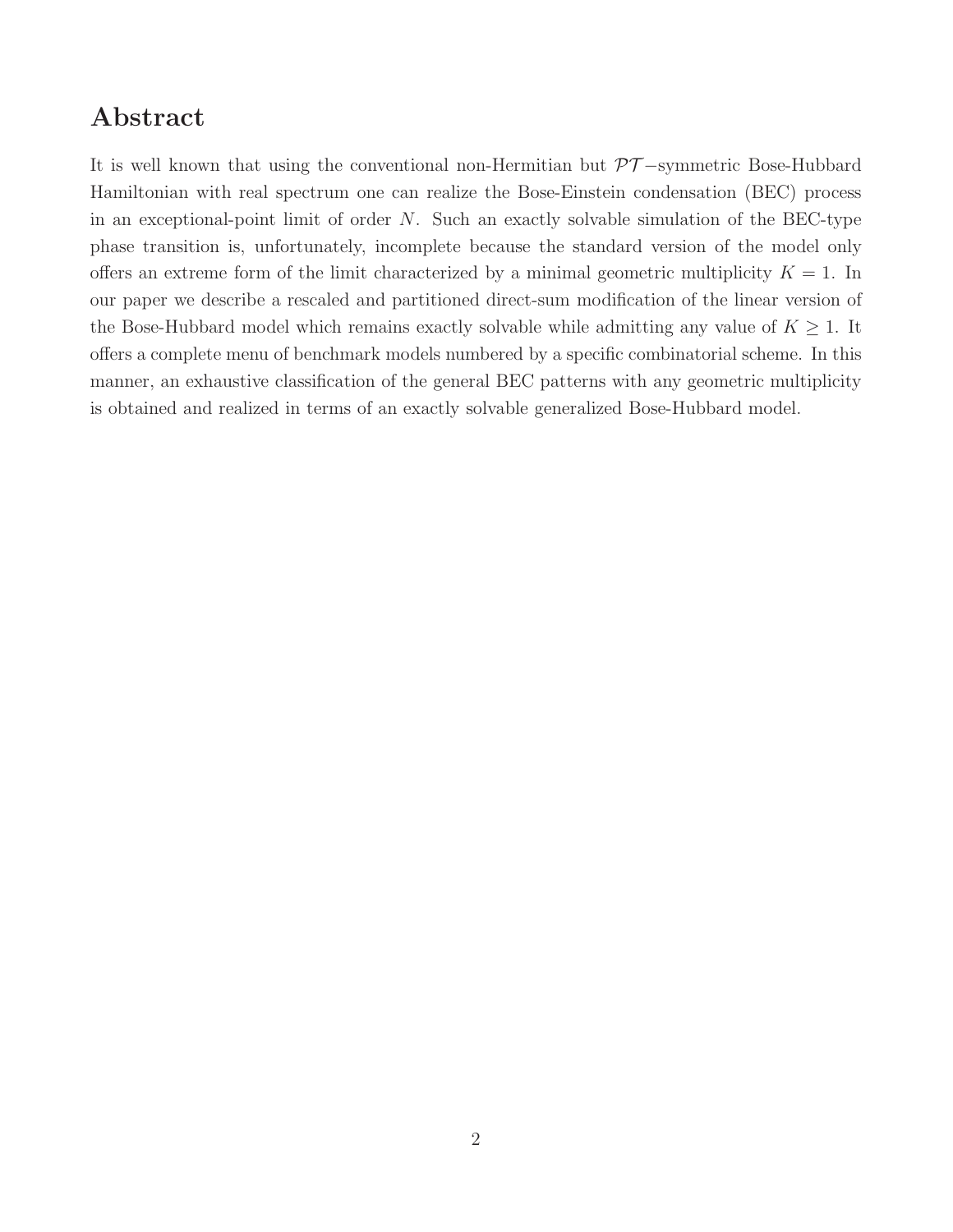# Keywords

.

Bose-Hubbard system of bosons; Bose-Einstein process of condensation; Kato's exceptional points of higher orders; geometric multiplicity index; classification scheme; exactly solvable generalized Bose-Hubbard Hamiltonians;

# Acknowledgments

The author acknowledges the support from PřF UHK.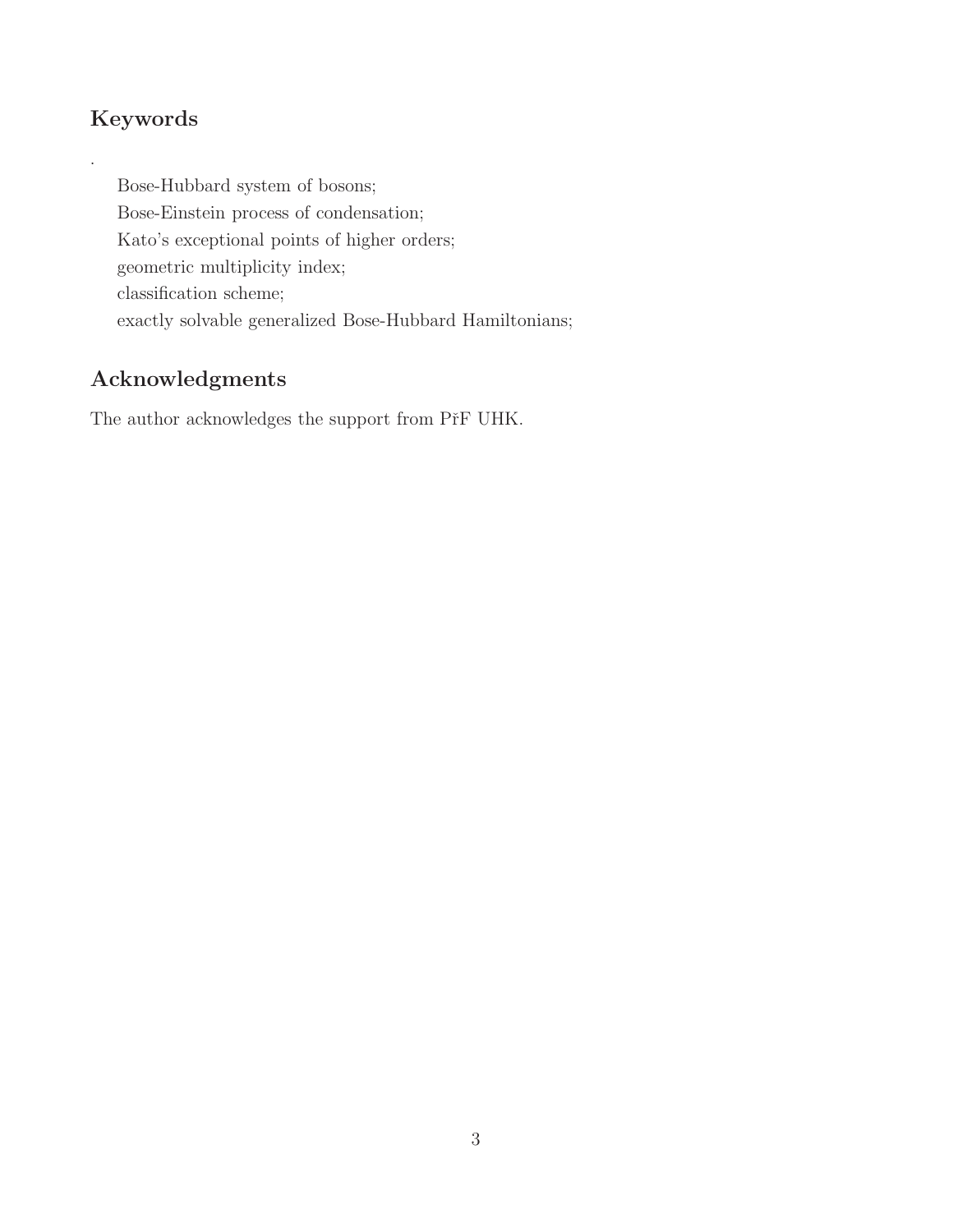### 1 Introduction

The conceptual appeal of  $\mathcal{PT}-symmetry$  (i.e., of the parity times time reversal symmetry) currently influences several different areas of theoretical and/or experimental physics [\[1,](#page-23-0) [2\]](#page-23-1) as well as of the related mathematical physics [\[3,](#page-23-2) [4\]](#page-23-3). The birth of the concept dates back to the mathematics of perturbation theory [\[5,](#page-23-4) [6,](#page-23-5) [7,](#page-23-6) [8\]](#page-23-7) but the real start of popularity was only inspired by the Bender's and Boettcher's 1998 conjecture [\[9\]](#page-23-8) that  $\mathcal{PT}-$ symmetry of a Hamiltonian H could play a key role in a "non-Hermitian" formulation of quantum mechanics of bound states (cf., e.g., reviews [\[10,](#page-23-9) [11,](#page-23-10) [12\]](#page-23-11)).

One of the basic innovations connected with the use of non-Hermitian but  $\mathcal{PT}-symmetric$ Hamiltonians with real bound-state spectra has been found to lie in a remarkable and highly exciting possibility of a direct and experimentally controllable access to the dynamical regime of a spontaneous breakdown of the symmetry. Bender with Boettcher [\[9\]](#page-23-8) were probably the first who managed to simulate this process (leading to a quantum phase transition, i.e., to an abrupt loss of the observability of the energy) using various elementary one-dimensional single-particle local potentials. This proved inspiring and influenced the model building efforts in multiple areas of realistic phenomenological considerations. Among others, several research teams turned also attention to a family of multiparticle  $\mathcal{PT}-$ symmetric benchmark Hamiltonians H called Bose-Hubbard models (see, e.g., [\[13,](#page-23-12) [14\]](#page-23-13)).

The source of the appeal of the latter models lied in the possibility of a sufficiently realistic simulation of a specific quantum phase transition called Bose-Einstein condensation (BEC). From our present point of view the most inspiring analysis has been performed in Ref. [\[15\]](#page-23-14) where a thorough mathematical description of the BEC phenomenon has been performed using both the linear (i.e., solvable, mathematically less complicated) and non-linear (i.e., fully general while just perturbative or purely numerical) versions of the underlying standard  $\mathcal{PT}-symmetric$  Bose-Hubbard Hamiltonian.

In both of these model-building arrangements the process of the condensation has been attributed, in the Kato's language [\[16\]](#page-23-15), to the presence of the higher-order exceptional points. In our present paper we intend to study the former mechanism of the quantum phase transition in more detail, extending the scope of the approach to certain more general dynamical scenarios characterized by nontrivial, optional geometric multiplicities of the generic exceptional-point degeneracies.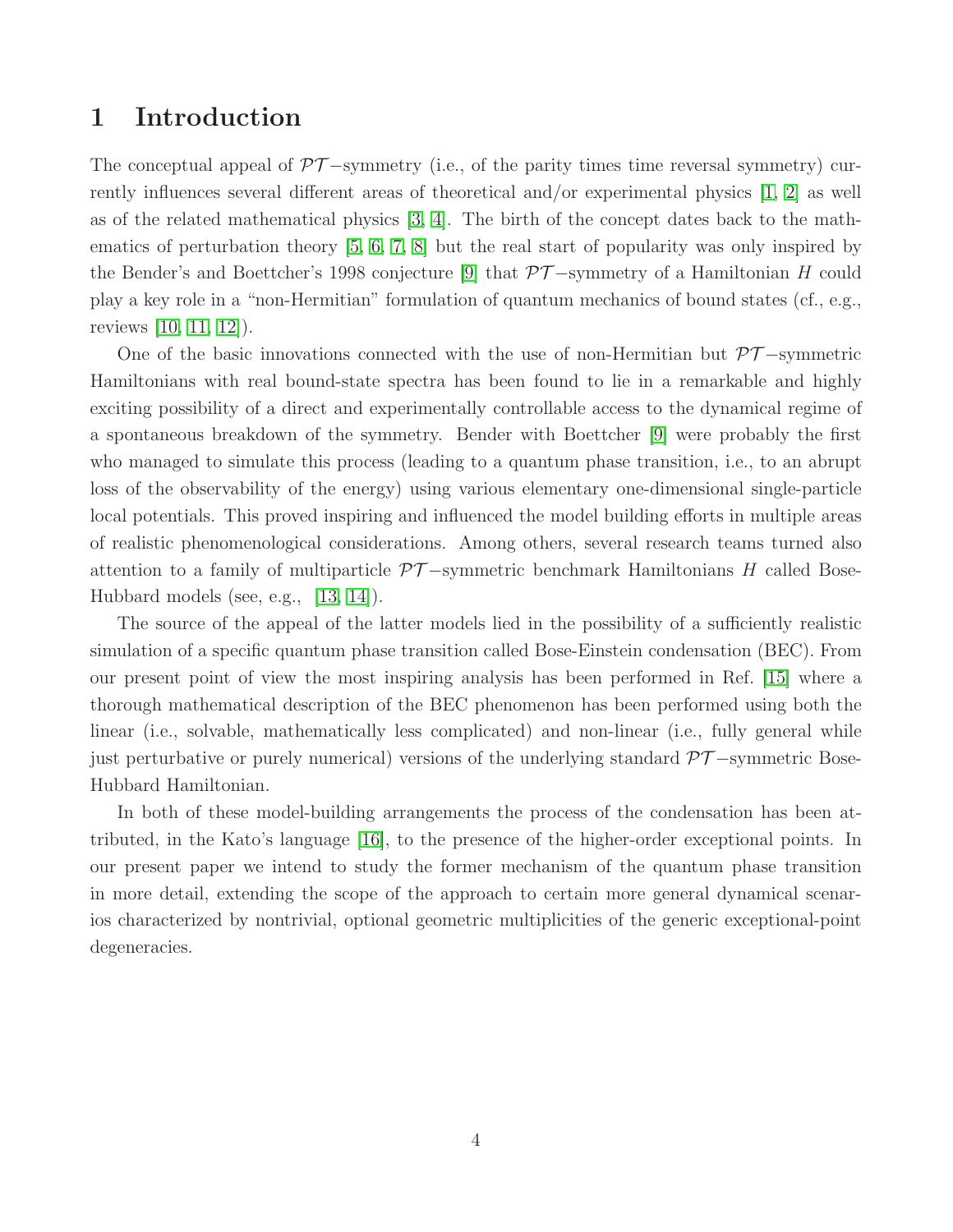### 2 Bose-Einstein condensation

### 2.1 *PT* −symmetric Bose-Hubbard model

For introduction let us follow the guidance provided by Graefe et al [\[15\]](#page-23-14) who performed a detailed perturbation-approximation analysis of the  $\mathcal{PT}-$ symmetric Bose-Hubbard (BH) system living in a small vicinity of its BEC dynamical singularity. One of the most elementary versions of their non-Hermitian and BEC-supporting family of Hamiltonians had the following one-parametric form written in terms of the conventional creation and annihilation operators,

<span id="page-4-2"></span>
$$
\widehat{H}(\gamma) = \left(a_1^\dagger a_2 + a_2^\dagger a_1\right) - i\gamma \left(a_1^\dagger a_1 - a_2^\dagger a_2\right), \quad \gamma \in (0, 1).
$$
\n(1)

As long as such a Hamiltonian commutes with the operator of the number of bosons

<span id="page-4-4"></span>
$$
\widehat{\mathcal{N}} = a_1^{\dagger} a_1 + a_2^{\dagger} a_2 \tag{2}
$$

(with eigenvalues  $N_B = 1, 2, \ldots$ ), the model becomes exactly solvable, with spectrum

<span id="page-4-1"></span>
$$
E_n(\gamma) = n\sqrt{1 - \gamma^2}, \quad n \in \mathcal{S}(N), \quad N = N_B + 1
$$
\n(3)

where

<span id="page-4-3"></span>
$$
S(N) = \{1 - N, 3 - N, \dots, N - 3, N - 1\}.
$$
\n(4)

At  $\gamma \in (0,1)$  the most characteristic features of such a spectrum are its reality, equidistance and up-down symmetry: see, for illustration, Fig. [1](#page-4-0) where we choose  $N = 8$ . In the picture we see how the spectrum shrinks from the  $\gamma = 0$  maximum  $\{-7, -5, -3, -1, 1, 3, 5, 7\}$  to a complete degeneracy at  $\gamma = \gamma^{(BEC)} = 1$ . A detailed derivation of formula [\(3\)](#page-4-1) itself can be found in [\[15\]](#page-23-14).



<span id="page-4-0"></span>Figure 1: Spectrum [\(3\)](#page-4-1) for  $N = 8$  and its BEC degeneracy at  $\gamma = 1$ .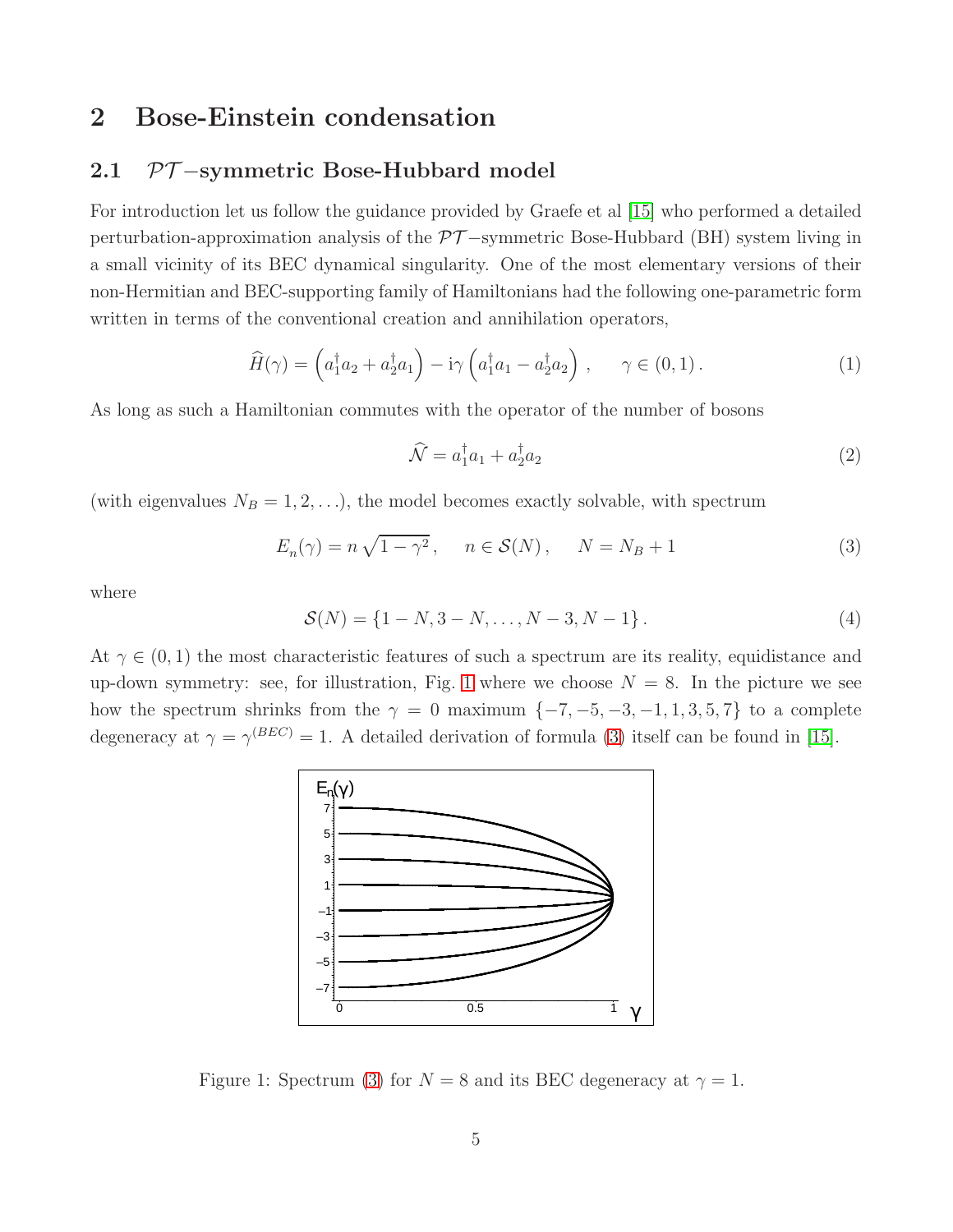In the framework of our present project it is important that the operator version [\(1\)](#page-4-2) of the unperturbed BH Hamiltonian may be studied, most efficiently, in its explicit infinite-dimensional block-diagonal matrix form as derived in [\[15\]](#page-23-14),

<span id="page-5-2"></span>
$$
H(\gamma) = \begin{pmatrix} H^{(2)}(\gamma) & 0 & 0 & \cdots \\ 0 & H^{(3)}(\gamma) & 0 & \\ 0 & 0 & H^{(4)}(\gamma) & \cdots \\ \vdots & \ddots & \ddots & \ddots \end{pmatrix} . \tag{5}
$$

Each block  $H^{(N)}(\gamma)$  is a tridiagonal N by N matrix such that

<span id="page-5-3"></span>
$$
H^{(2)}(\gamma) = \begin{bmatrix} -i\gamma & 1\\ 1 & i\gamma \end{bmatrix}, \qquad H^{(3)}(\gamma) = \begin{bmatrix} -2i\gamma & \sqrt{2} & 0\\ \sqrt{2} & 0 & \sqrt{2} \\ 0 & \sqrt{2} & 2i\gamma \end{bmatrix}, \tag{6}
$$

 $\overline{a}$ 

$$
H^{(4)}(\gamma) = \begin{bmatrix} -3i\gamma & \sqrt{3} & 0 & 0 \\ \sqrt{3} & -i\gamma & 2 & 0 \\ 0 & 2 & i\gamma & \sqrt{3} \\ 0 & 0 & \sqrt{3} & 3i\gamma \end{bmatrix}, \qquad H^{(5)}(\gamma) = \begin{bmatrix} -4i\gamma & 2 & 0 & 0 & 0 \\ 2 & -2i\gamma & \sqrt{6} & 0 & 0 \\ 0 & \sqrt{6} & 0 & \sqrt{6} & 0 \\ 0 & 0 & \sqrt{6} & 2i\gamma & 2 \\ 0 & 0 & 0 & 2 & 4i\gamma \end{bmatrix},
$$

etc. This representation of the Hamiltonian reconfirms the conservation of the number of bosons  $N_B = N - 1$ . At every N, the bound-state Schrödinger equation degenerates to a linear algebraic eigenvalue problem yielding the closed-form eigenvalues [\(7\)](#page-5-0). In this representation of the system also the construction of the wave functions becomes tractable non-numerically [\[17\]](#page-24-0).

#### 2.2 BEC-formation patterns

The properties of spectrum [\(3\)](#page-4-1) are reflected by the equidistance of the N−dependent set [\(4\)](#page-4-3) of the energy-level quantum numbers. The degeneracy of all of the levels in the BEC limit  $\gamma \to 1$  is simultaneous,

<span id="page-5-0"></span>
$$
\lim_{\gamma \to 1} E_n(\gamma) = \eta^{(N)} = 0, \quad n \in \mathcal{S}(N).
$$
\n(7)

An analogous degeneracy also controls the behavior of all of the eigenstates  $|\psi_n(N, \gamma)\rangle$  of the BH operator [\(1\)](#page-4-2),

<span id="page-5-1"></span>
$$
\lim_{\gamma \to 1} |\psi_n(N, \gamma)\rangle = |\chi_{(BEC)}^{(N)}\rangle, \qquad n \in S(N), \qquad N = 2, 3, \dots
$$
 (8)

Precisely such a degeneracy can be interpreted as one of the explicit realizations of the so called Kato's exceptional point of order  $N$  (EPN, [\[16\]](#page-23-15)).

The physical limit  $\gamma \to \gamma^{(BEC)} = 1$  and the mathematical limit  $\gamma \to \gamma^{(EPN)} = 1$  appear synonymous. Unfortunately, such a correspondence between mathematics and physics is one-sided.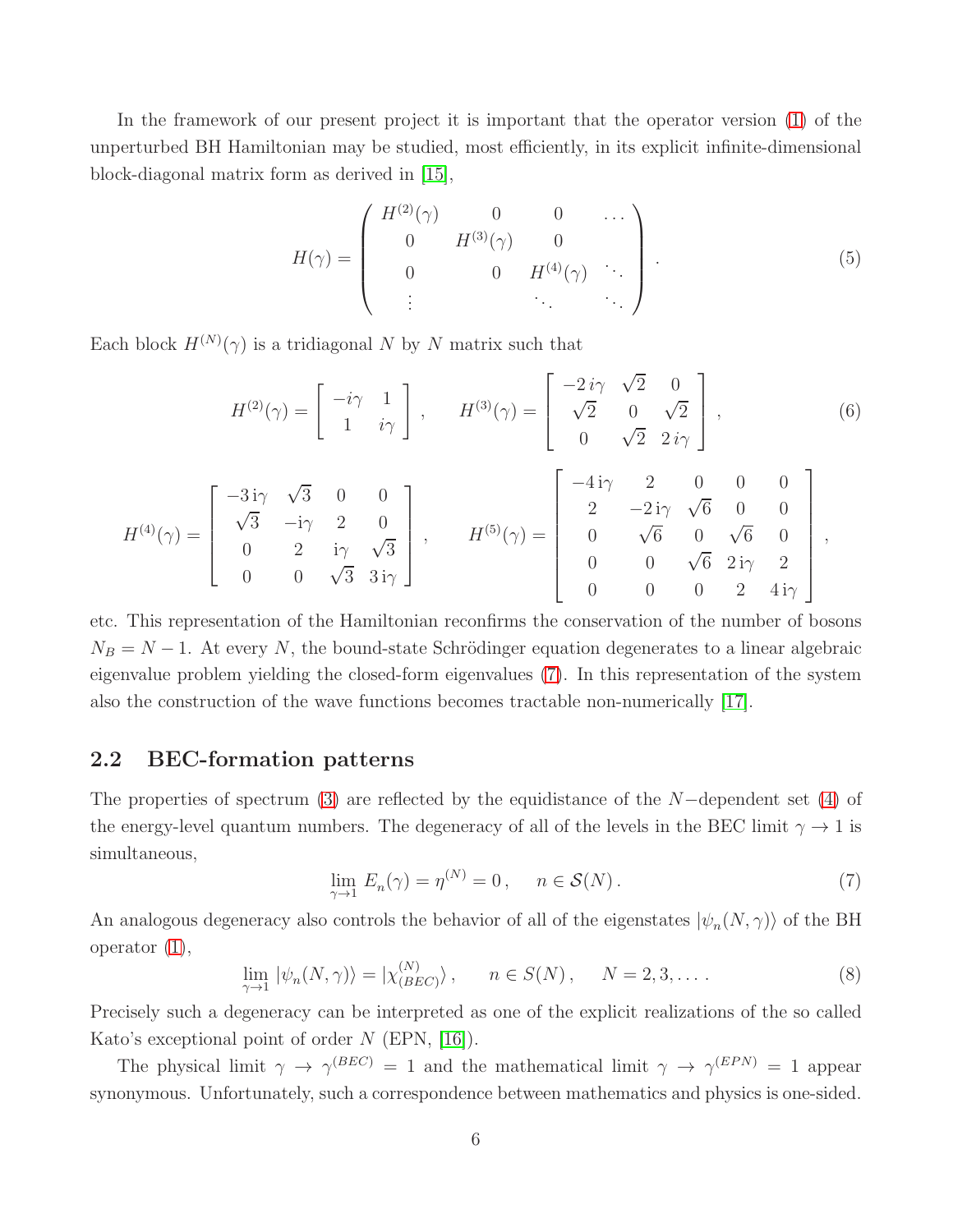In the context of mathematics the convergence [\(8\)](#page-5-1) towards a single limiting vector  $|\chi_{(BE)}^{(N)}|$  $\binom{N}{(BEC)}$  must be considered a simplification and an artifact of the model. In any sufficiently model-independent scenario it will be necessary to replace property [\(8\)](#page-5-1) (where the EPN merger has the so called geometric multiplicity K equal to one) by the more general,  $K$ -centered eigenvector-degeneracy pattern with any geometric multiplicity  $K \geq 1$ ,

<span id="page-6-0"></span>
$$
\lim_{\gamma \to \gamma^{(EPN)}} |\psi_{n_k}^{(EPN)}(\gamma)\rangle = |\chi_k^{(EPN)}\rangle, \qquad n_k \in S_k^{(EPN)}, \qquad k = 1, 2, \dots, K,
$$
\n(9)

<span id="page-6-2"></span>
$$
S_1^{(EPN)} \oplus S_2^{(EPN)} \oplus \ldots \oplus S_K^{(EPN)} = \mathcal{S}(N). \tag{10}
$$

The complete set  $\mathcal{S}(N)$  of the energy quantum numbers must be admitted to be, in general, decomposed into a K−plet of disjoint subsets. Now, the main question to be addressed in our present paper is whether the generalized mathematical form [\(9\)](#page-6-0) of the EPN limit with arbitrary  $K \geq 1$  could still be assigned a suitable physical multi-bosonic interpretation via an exactly solvable BEC-supporting Hamiltonian, say, of the BH type.

# <span id="page-6-1"></span>3 Nontrivial geometric multiplicites K at small N

In our recent heuristic study [\[18\]](#page-24-1) we addressed the problem on a purely methodical level. In a trial-and-error search for the low-dimensional toy-model matrix Hamiltonian with nontrivial geometric multiplicity of its degenerate EPN limit we used the brute-force numerical methods and performed the search among certain real and more or less randomly selected matrices  $H^{(6)}$ . The inspection of the parametric-dependence of the spectra led us to the empirical conclusion and conjecture of a one-to-one correspondence between the trivial geometric multiplicity  $K = 1$  of the exceptional points and the tridiagonality of the matrix  $H^{(6)}$  in question.

This turned out attention to non-tridiagonal toy models  $H^{(6)}$ . The hypothesis appeared to work. Several models supporting the existence of exceptional points with  $K = 2$  and  $K = 3$  were identified. Unfortunately, our subsequent tentative extension of the brute-force empirical search to higher N encountered severe technical obstacles. Our conclusions formulated in [\[18\]](#page-24-1) were, therefore, discouraging and sceptical. We argued that beyond  $N \approx 6$ , the numerical EPN searches become ill-conditioned, yielding highly unstable results marred, in the methodical context, by the influence of the ubiquitous rounding errors (for details see, in particular, Appendix A in loc. cit.).

In our present paper we decided to accept a different strategy. It will be based on a nonnumerical, strictly analytic specification of the candidates for the suitable EPN-supporting toymodel Hamiltonians. For this purpose we will merely rescale the separate fixed−N components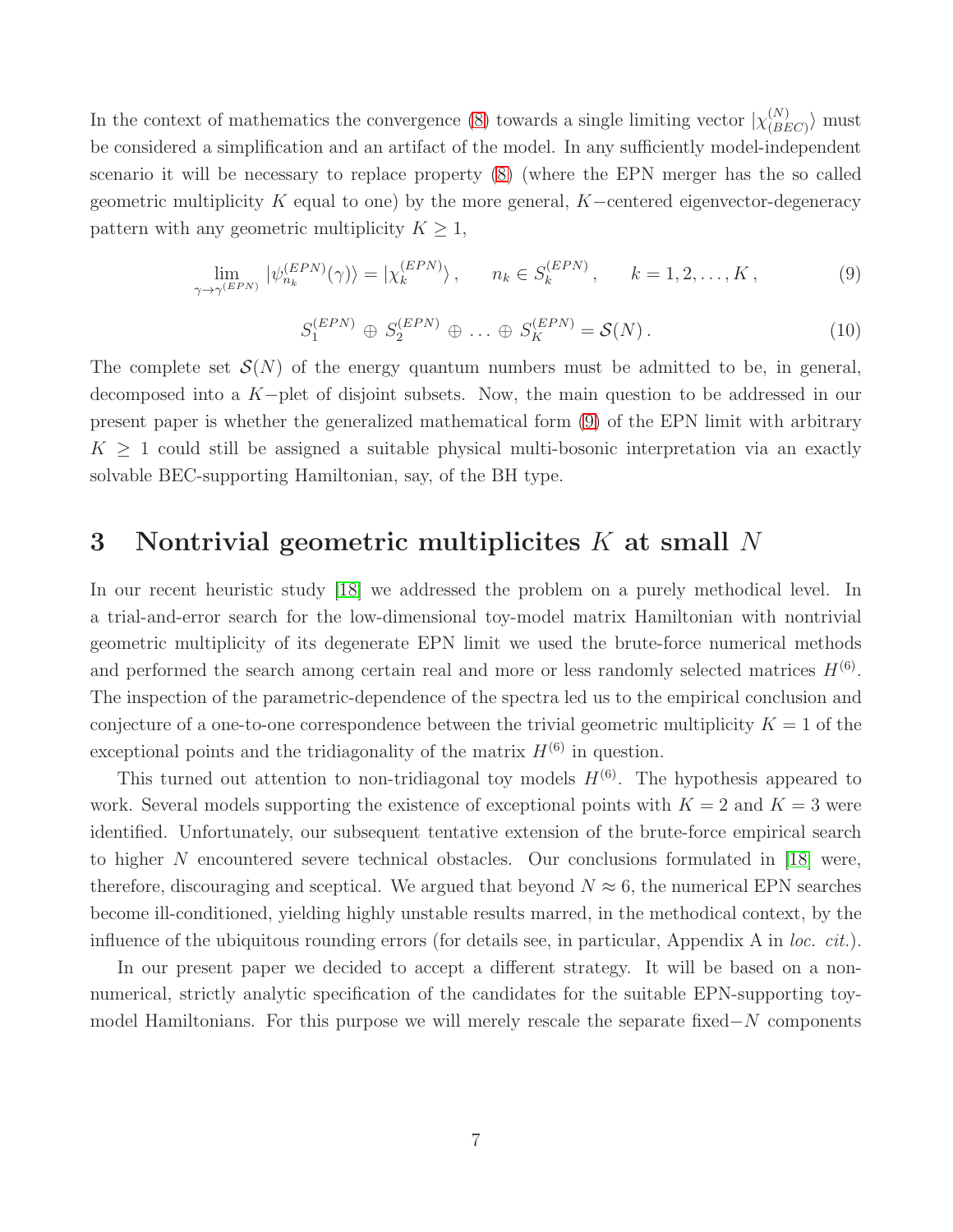of the  $K = 1$  Hamiltonian [\(5\)](#page-5-2) yielding the trivially modified tilded forms of its submatrices, viz.,

<span id="page-7-0"></span>
$$
c_k H^{(2)}(\gamma) = \begin{bmatrix} -i\gamma c_k & c_k \\ c_k & i\gamma c_k \end{bmatrix} = \widetilde{H_{(c_k)}^{(2)}}(\gamma), \quad c_k H^{(3)}(\gamma) = \begin{bmatrix} -2i\gamma c_k & \sqrt{2} c_k & 0 \\ \sqrt{2} c_k & 0 & \sqrt{2} c_k \\ 0 & \sqrt{2} c_k & 2i\gamma c_k \end{bmatrix} = \widetilde{H_{(c_k)}^{(3)}}(\gamma)
$$
\n(11)

etc. Obviously, any such a rescaling with real  $c_k = c_k^{(N)}$  $\binom{N}{k} \neq 0$  preserves not only the basic features of physics behind the model but also, at any dimension  $N = N_B + 1$ , the exact solvability of Schrödinger equation. At the same time, the new, alternative, non-tridiagonal candidates for the submatrices of the generalized  $K > 1$  versions of Hamiltonian [\(5\)](#page-5-2) can tentatively be constructed using suitable direct-sum combinations of the building-blocks [\(11\)](#page-7-0).



<span id="page-7-1"></span>Figure 2: The BEC degeneracy [\(3\)](#page-4-1) at  $N = 4$ .

#### 3.1 Three bosons and  $K = 2$

The first two simplest BH models with  $N_B = N - 1 = 1$  and  $N_B = N - 1 = 2$  are trivial, offering just the usual unique option with  $K = 1$ . Thus, our search for alternatives has to start from the next,  $N = 4$  item taken from the  $K = 1$  sequence of Hamiltonians [\(6\)](#page-5-3), with the spectrum displayed in Figure [2.](#page-7-1) In the picture we marked the levels by symbols "I" and "II" in order to indicate that *precisely the same*  $\gamma$ -dependent spectrum can be also generated by an alternative Hamiltonian defined as a direct sum of the two  $N = 2$  matrices taken out of the tilded menu [\(11\)](#page-7-0). This yields the innovated,  $K = 2$  Hamiltonian

<span id="page-7-2"></span>
$$
\widetilde{H_{(1)}^{(2)}}(\gamma) \oplus \widetilde{H_{(3)}^{(2)}}(\gamma) = \begin{bmatrix} -i\gamma & 1 & 0 & 0 \\ 1 & i\gamma & 0 & 0 \\ 0 & 0 & -3i\gamma & 3 \\ 0 & 0 & 3 & 3i\gamma \end{bmatrix} \sim \begin{bmatrix} -3i\gamma & 0 & 0 & 3 \\ 0 & -i\gamma & 1 & 0 \\ 0 & 1 & i\gamma & 0 \\ 3 & 0 & 0 & 3i\gamma \end{bmatrix} = H_{[K=2]}^{(4)}(\gamma) \quad (12)
$$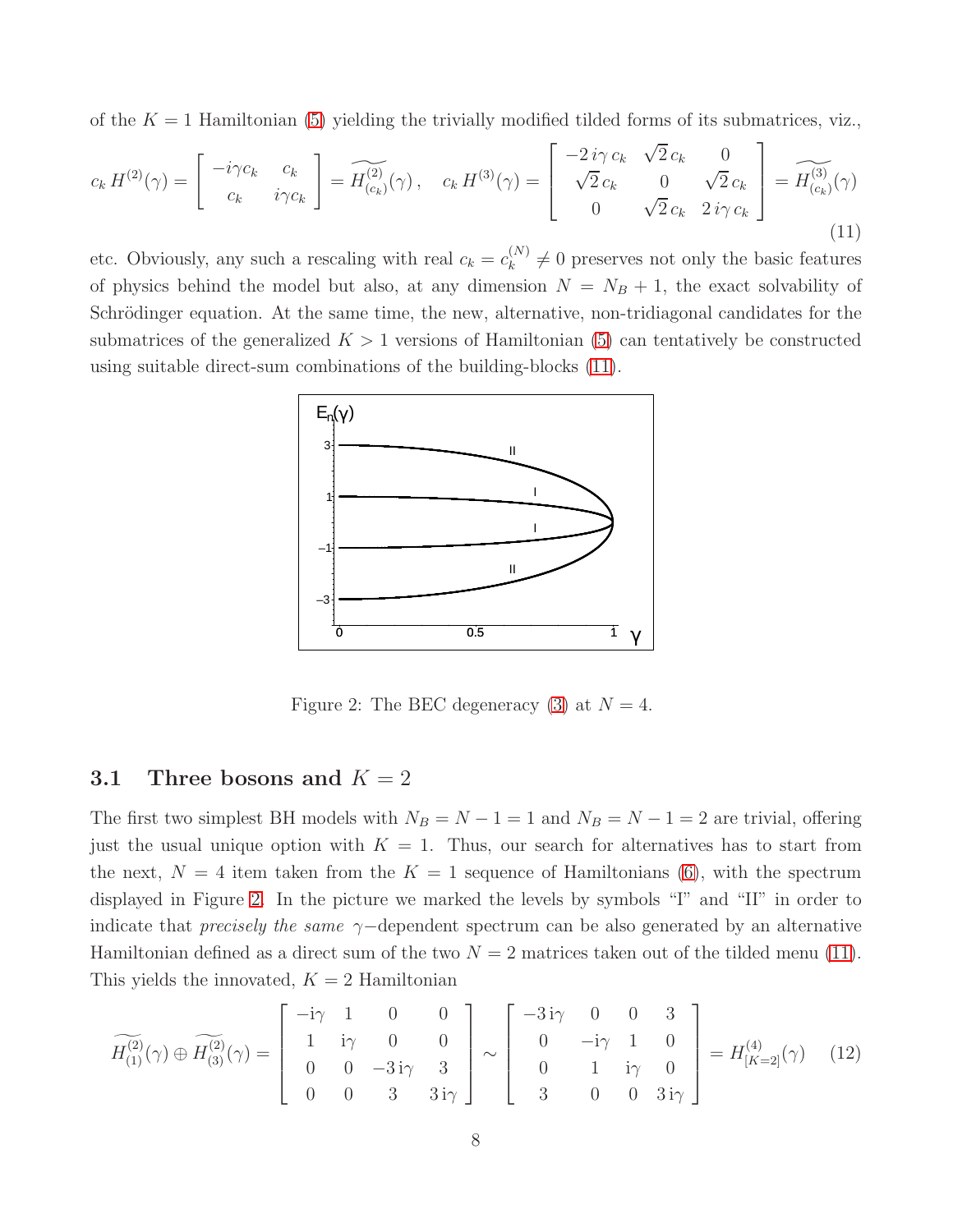characterized by the choice of scalings  $c_1 = 1$  (levels "I") and  $c_2 = 3$  (levels "II").

Besides sharing the spectrum (but not the eigenvectors!) with its BH predecessor  $H_{[K=1]}^{(4)}(\gamma)$ of Eq. [\(6\)](#page-5-3), the new model also illustrates several other merits of the present philosophy. The key point is that the two alternative isospectral Hamiltonians can be both made PT −symmetric, and that their imaginary parts can be kept the same (i.e., diagonal). In this sense we can treat the right-hand-side matrix in [\(12\)](#page-7-2) as a canonical non-tridiagonal form of the  $K = 2$  alternative to the original  $K = 1$  BH building block at  $N = 4$ .

The existence of the two isospectral models with different eigenvectors may be interpreted as forcing us to introduce a new, ad hoc quantum number (say, "color"). Certainly, any less formal specification of such a quantum number (or numbers) would have to be left to the experimentalists. Near the BEC dynamical regime only a dedicated experiment performed over the  $N_B$ −plet of bosons will be able to distinguish between the systems with different structures of wave functions. With their energy spectra fitted by the K−independent formula [\(3\)](#page-4-1), the measurements would also have to extract information about some wave-function-dependent mean values of some other suitable observables.



<span id="page-8-0"></span>Figure 3: The BEC degeneracy [\(3\)](#page-4-1) at  $N = 5$ .

### 3.2 Four bosons and  $K = 2$

At  $N = 5$  the  $K = 1$  Hamiltonian  $H^{(5)}(\gamma)$  of sequence [\(6\)](#page-5-3) yields the "colorless" five-level spectrum as displayed in Figure [3.](#page-8-0) The elementary combinatorics reveals that besides such an option we can now introduce the two alternative labelings "I + II" and "III + IV" of the states with  $K = 2$ . Having opted for " $I + II$ " (see the picture) we are able to reproduce the spectrum by the direct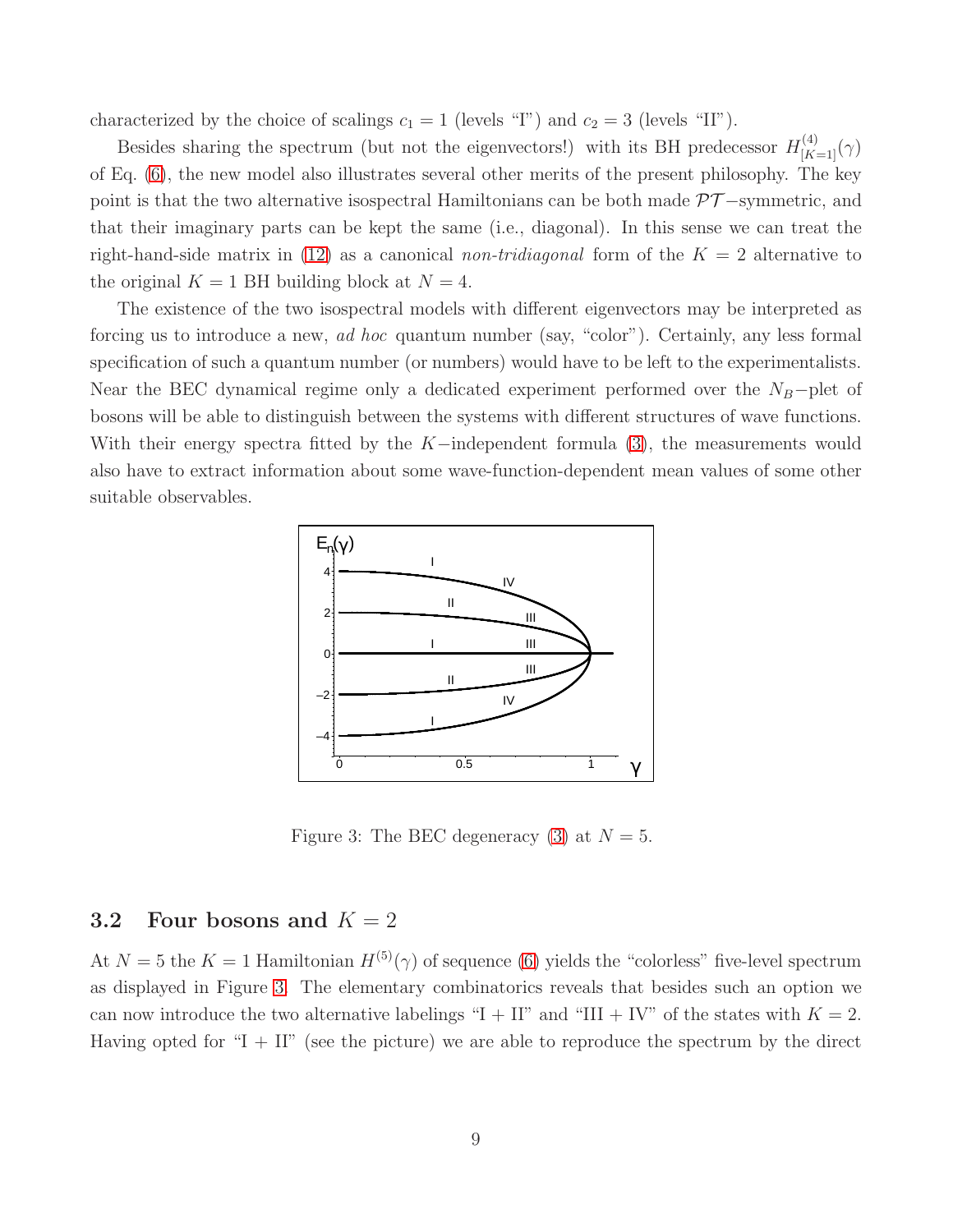product

<span id="page-9-1"></span>
$$
\widetilde{H_{(2)}^{(3)}}(\gamma) \oplus \widetilde{H_{(2)}^{(2)}}(\gamma) \sim \begin{bmatrix} -4i\gamma & 0 & 2\sqrt{2} & 0 & 0\\ 0 & -2i\gamma & 0 & 2 & 0\\ 2\sqrt{2} & 0 & 0 & 0 & 2\sqrt{2}\\ 0 & 2 & 0 & 2i\gamma & 0\\ 0 & 0 & 2\sqrt{2} & 0 & 4i\gamma \end{bmatrix} = H_{[K=2]}^{(5)}(\gamma, I + II) \tag{13}
$$

(where  $c_1 = c_2 = 2$ ) while in the second scenario we choose  $c_1 = 1$  and  $c_2 = 4$  and have

<span id="page-9-0"></span>
$$
\widetilde{H_{(1)}^{(3)}}(\gamma) \oplus \widetilde{H_{(4)}^{(2)}}(\gamma) \sim \begin{bmatrix} -4i\gamma & 0 & 0 & 0 & 4\\ 0 & -2i\gamma & \sqrt{2} & 0 & 0\\ 0 & \sqrt{2} & 0 & \sqrt{2} & 0\\ 0 & 0 & \sqrt{2} & 2i\gamma & 0\\ 4 & 0 & 0 & 0 & 4i\gamma \end{bmatrix} = H_{[K=2]}^{(5)}(\gamma, III + IV). \tag{14}
$$

We again decided to arrange the basis in such a manner that the main diagonals remain unchanged. This renders the resulting Hamiltonian submatrices sparse, multidiagonal, complex symmetric [\[19\]](#page-24-2) and manifestly  $\mathcal{PT}-\mathrm{symmetric}.$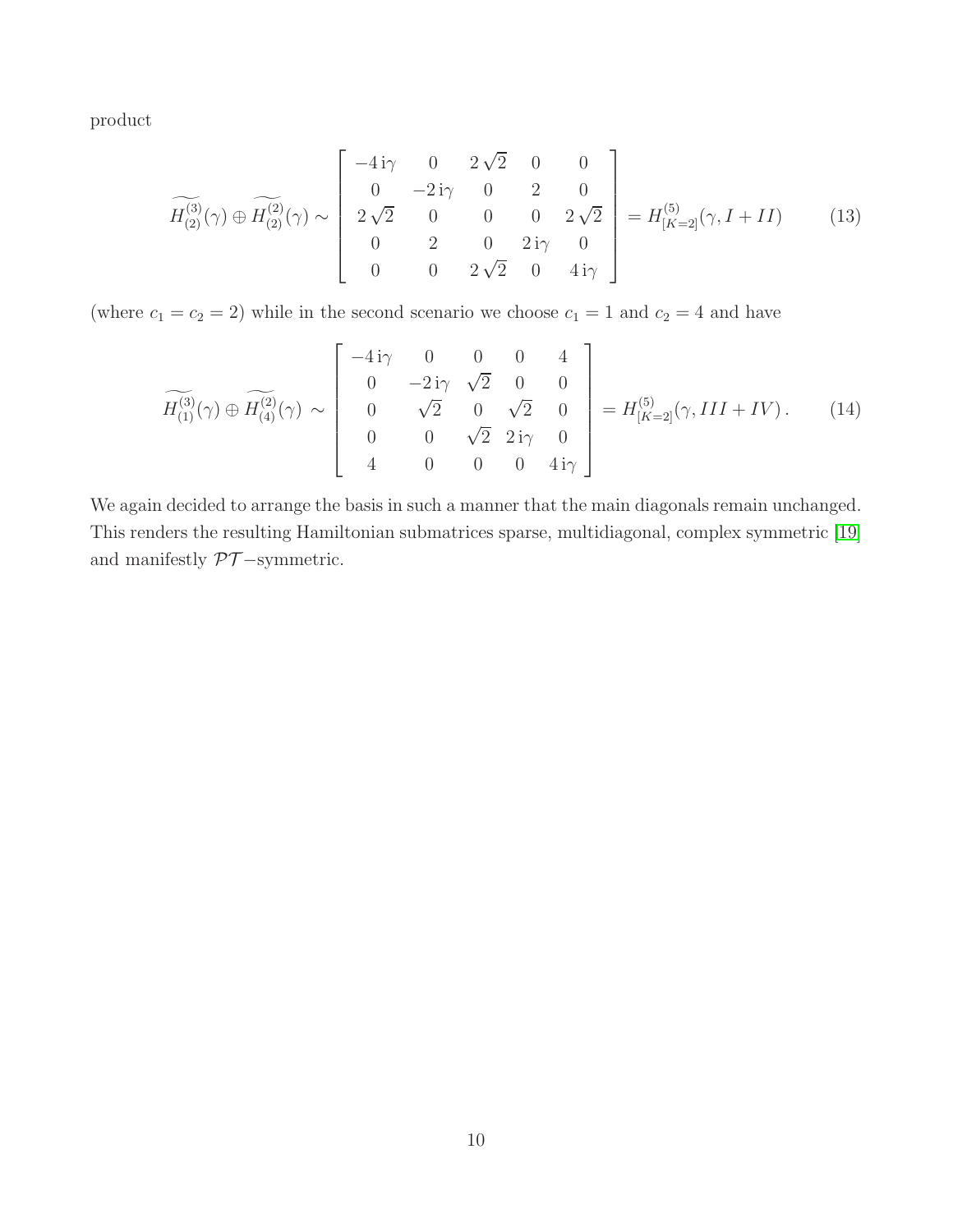### 4 BEC models of any dimension N and multiplicity K

#### 4.1 Canonical representation

In the light of Eq. [\(9\)](#page-6-0) the non-triviality property  $K > 1$  of our Hamiltonian matrices means, at any  $N$ , that their canonical representation must have, in the EPN limit, the partitioned form

<span id="page-10-2"></span>
$$
\mathcal{J}^{[N]}(\eta) = J^{(M_1)}(\eta) \oplus J^{(M_2)}(\eta) \oplus \ldots \oplus J^{(M_K)}(\eta) = \begin{pmatrix} J^{(M_1)}(\eta) & 0 & \ldots & 0 \\ 0 & J^{(M_2)}(\eta) & \ddots & \vdots \\ \vdots & \ddots & \ddots & 0 \\ 0 & \ldots & 0 & J^{(M_K)}(\eta) \end{pmatrix}
$$
(15)

of a direct sum of the standard  $M_i$  by  $M_j$  Jordan-block submatrices

<span id="page-10-1"></span>
$$
J^{(M_j)}(\eta) = \begin{pmatrix} \eta & 1 & 0 & \dots & 0 \\ 0 & \eta & 1 & \ddots & \vdots \\ 0 & 0 & \eta & \ddots & 0 \\ \vdots & \ddots & \ddots & \ddots & 1 \\ 0 & \dots & 0 & 0 & \eta \end{pmatrix}
$$
(16)

such that

<span id="page-10-0"></span>
$$
M_1 + M_2 + \ldots + M_K = N. \tag{17}
$$

Thus, one of the basic characteristics of the dynamics of the system near  $\gamma^{(EPN)}$  will be an ordered version

<span id="page-10-3"></span>
$$
\pi_m(K, N) \in \left\{ [M_1, M_2, \dots, M_K] \middle| M_1 \ge M_2 \ge \dots \ge M_K \ge 2, \sum_{j=1}^K M_j = N \right\}
$$
 (18)

of partitioning [\(17\)](#page-10-0). Up to  $N = 8$ , the sets of these partitionings (having  $P(N)$  elements) are sampled in Table [1.](#page-11-0)

The trivial partitionings  $\pi_0(1, N) = [N]$  form the leftmost column of the Table. The related single, unpartitioned Jordan block [\(16\)](#page-10-1) with  $M_j$  replaced by N is also most often encountered in the literature. As the simplest special case of the canonical Hamiltonian it is also the only option available at  $N = 2$  and  $N = 3$ . At  $N > 3$  the option becomes complemented by the simplest  $K = 2$  matrix [\(15\)](#page-10-2) characterized by the  $m = 1$  partition  $\pi_1(2, N) = [N - 2, 2]$ , etc. Thus, the complete menu of the available partitions has two elements at  $N = 4$  and  $N = 5$ , four elements at  $N = 6$  and  $N = 7$ , etc. The growth of the number  $P(N)$  of the partitions accelerates at the larger matrix dimensions  $N$  (see Table [2](#page-11-1) and/or Ref. [\[20\]](#page-24-3)).

In Eq. [\(18\)](#page-10-3) the subscript  $m = 0, 1, ..., P(N) - 1$  counts the partitions. Their total number  $P(N)$  is a rather quickly growing function of N (see Table [2\)](#page-11-1). Still, one can easily verify that such a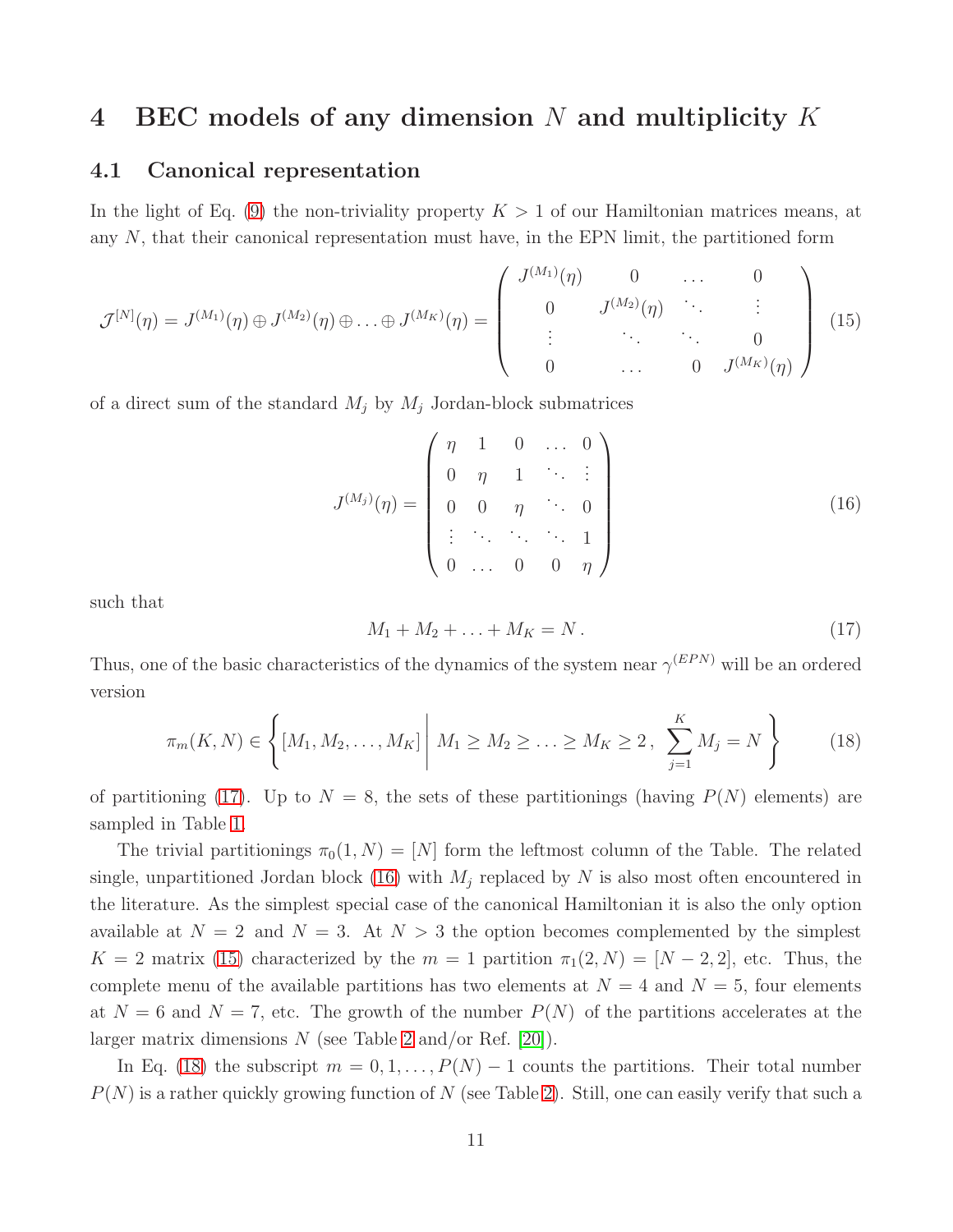<span id="page-11-0"></span>

|   | $\{\pi_m(K,N)\}\$           |                | $K_{\rm max}$  |
|---|-----------------------------|----------------|----------------|
| 2 | $\left[2\right]$            |                |                |
| 3 | $\left[3\right]$            |                | 1              |
| 4 | [4], [2,2]                  | $\overline{2}$ | $\overline{2}$ |
| 5 | [5], [3,2]                  | $\overline{2}$ | $\overline{2}$ |
| 6 | [6], [4,2], [3,3], [2,2,2]  | 4              | 3              |
| 7 | [7], [5,2], [4,3], [3,2,2]  | 4              | 3              |
| 8 | [8], [6,2], [5,3], [4,4],   |                |                |
|   | [4,2,2], [3,3,2], [2,2,2,2] |                |                |

Table 1: The first few sets [\(18\)](#page-10-3) of partitions  $\pi_m(K, N)$ .

subscript (i.e., in effect, the respective partition) cannot, by itself, serve the classification purposes. Indeed, it it is sufficient to consider  $N = 6$  and to notice that there are no acceptable direct-sum BH-type candidates for the Hamiltonian which would be related to the partition  $\pi_2(2, 6) = [3, 3]$ . At the same time, we will see below that the number of the acceptable candidates (i.e., in our notation,  $a(N)$  is equal to 6 at  $N = 6$  while  $P(6) = 4$ . Thus, some of the candidates must necessarily share the same partition. An additional characteristic will be required to make the classification exhaustive and, at the same time, unambiguous.

<span id="page-11-1"></span>Table 2: The N−dependence of the number  $P(N)$  of partitions [\(18\)](#page-10-3) at  $N \leq 20$ .

| $N$    $2$ 3 4 5 6 7 8 9 10 11 12 13 14 15 16 17 18 19 20                                                                                            |  |  |  |  |  |  |  |  |  |  |
|------------------------------------------------------------------------------------------------------------------------------------------------------|--|--|--|--|--|--|--|--|--|--|
| $\begin{array}{ c ccccccccccc }\n\hline\nP(N) & 1 & 1 & 2 & 2 & 4 & 4 & 7 & 8 & 12 & 14 & 21 & 24 & 34 & 41 & 55 & 66 & 88 & 105 & 137\n\end{array}$ |  |  |  |  |  |  |  |  |  |  |

#### 4.2 Transition matrices

The BEC- and EPN-admitting BH-type Hamiltonians  $H^{[N]}(\gamma)$  of our present interest have to be constructed along the lines as sampled in section [3](#page-6-1) above. Once we specify their characteristic partition [\(18\)](#page-10-3) and canonical EPN form [\(15\)](#page-10-2), we have to pay due attention also to the Hamiltonians  $H^{[N]}(\gamma)$  in the vicinity of their EPN extreme. A decisive technical role is then played by the transformation yielding the canonical representation [\(15\)](#page-10-2) at  $\gamma = \gamma^{(EPN)}$ . In the language of linear algebra the correspondence between operator  $H^{[N]}(\gamma^{(EPN)})$  and its partitioned canonical Jordanmatrix representation  $(15)$  is mediated by the so called transition matrix  $Q$ . This matrix, by definition, satisfies the following EPN substitute

$$
H^{[N]}(\gamma^{(EPN)}) Q^{[\pi_m(K,N)]} = Q^{[\pi_m(K,N)]} \mathcal{J}^{[N]}(\eta)
$$
\n(19)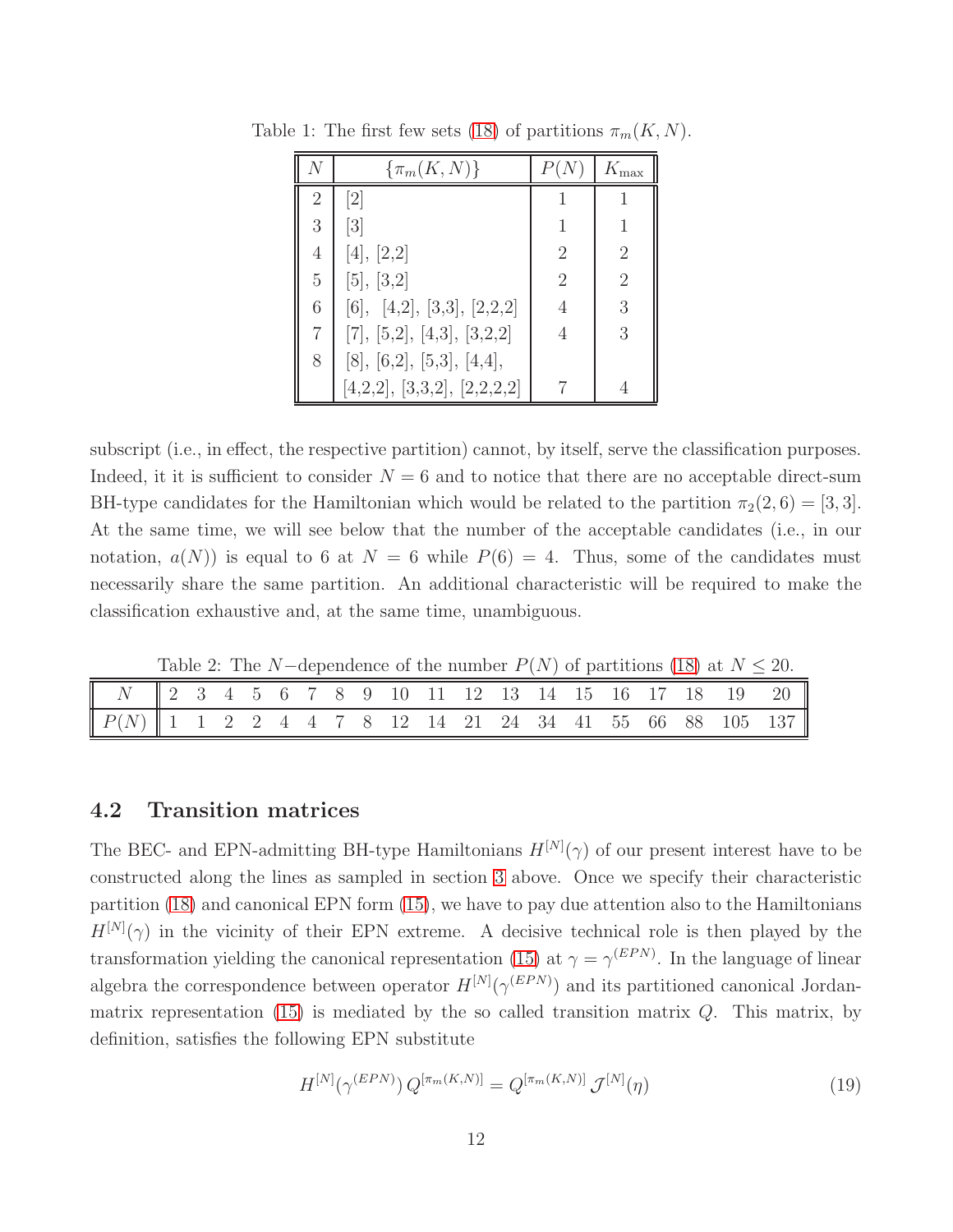for the conventional Schrödinger equation. The superscript  $\pi_m(K, N)$  has been added here to refer to Eq. [\(18\)](#page-10-3), i.e., to the partition  $[M_1, M_2, \ldots, M_K]$  specifying the direct sum  $\mathcal{J}^{[N]}(\eta)$  of Jordan blocks in [\(15\)](#page-10-2).

In what follows we will assume that at a fixed number of bosons  $N_B = N - 1$  the partitioning  $\pi_m(K, N)$  is an inseparable part of a dynamical input information about the system even at  $\gamma \neq$  $\gamma^{(EPN)}$ . Such an input information will be carried by the preselected N by N BH-type toy-model Hamiltonian matrix  $H^{[N]}(\gamma)$ , tractable as a small perturbation of its EPN limit  $H^{[N]}(\gamma^{(EPN)})$ . Subsequently, in a way explained in [\[17\]](#page-24-0), the  $\gamma$ -independent transition matrices Q can be still perceived as certain formal analogues of unperturbed basis [\[21\]](#page-24-4).

In a sufficiently small EPN vicinity with  $\gamma \approx \gamma^{(EPN)}$ , the Hamiltonian matrices themselves may be assumed composed of an exactly diagonalizable unperturbed component  $H_0^{[N]}$  $\int_0^{\lfloor IV \rfloor} (\gamma)$  (equal to a suitable BH-type direct sum of the tilded-matrix components [\(11\)](#page-7-0)) and a perturbation. In the EPN limit, such a perturbation must disappear. This means that for our present considerations the detailed form of this perturbation is irrelevant. We will, therefore, ignore its influence and drop the zero subscript of the relevant BH Hamiltonian as, for our present purposes, redundant,  $H_0^{[N]}$  $\mathcal{H}^{[N]}(\gamma) = H^{[N]}(\gamma).$ 

#### 4.3 Geometric multiplicities  $K > 1$ : realization

Our attention will be now narrowed to the study of the BH-type systems of bosons in which the hypothetical available experimental information consists of our a priori knowledge of the conserved number of bosons  $N_B$  and of the γ−dependence of the spectrum as given by formula [\(3\)](#page-4-1). Let us emphasize that such a constraint is well supported not only by its occurrence in multiple experimental setups (where the equidistance of the spectrum usually reflects its "vibrational" character and interpretation) but also by the significance of its purely formal merits. In [\[22\]](#page-24-5), for example, we showed that even the simplest non-equidistant choice of the square-well-type unperturbed spectrum makes the localization of the EPNs technically much more complicated.

The equidistance assumption [\(3\)](#page-4-1) was, initially, a rigorous result of study of the BH model [\(1\)](#page-4-2). Such a property of the system with trivial geometric multiplicity  $K = 1$  was prescribed by formula [\(4\)](#page-4-3) for indices. In our study of the  $K \geq 1$  scenarios we now intend to proceed by analogy. Having in mind the importance of the exact solvability we will complement the (entirely general) direct-sum decomposition [\(10\)](#page-6-2) of the set of indices  $\mathcal{S}(N)$  by a more specific, BH-motivated additional assumption by which all of the separate components  $S_k^{(EPN)}$  will have to share the equidistance and symmetry (though not the scale) with the global set  $\mathcal{S}(N)$ ,

<span id="page-12-0"></span>
$$
S_k^{(EPN)} = \widetilde{S}(M_k) = \{ (1 - M_k)c_k, (3 - M_k)c_k, \dots, (M_k - 3)c_k, (M_k - 1)c_k \}, \quad k = 1, 2, \dots, K. \tag{20}
$$

This means that the optional real multipliers  $c_k$  will serve here as a source of an adaptive rescaling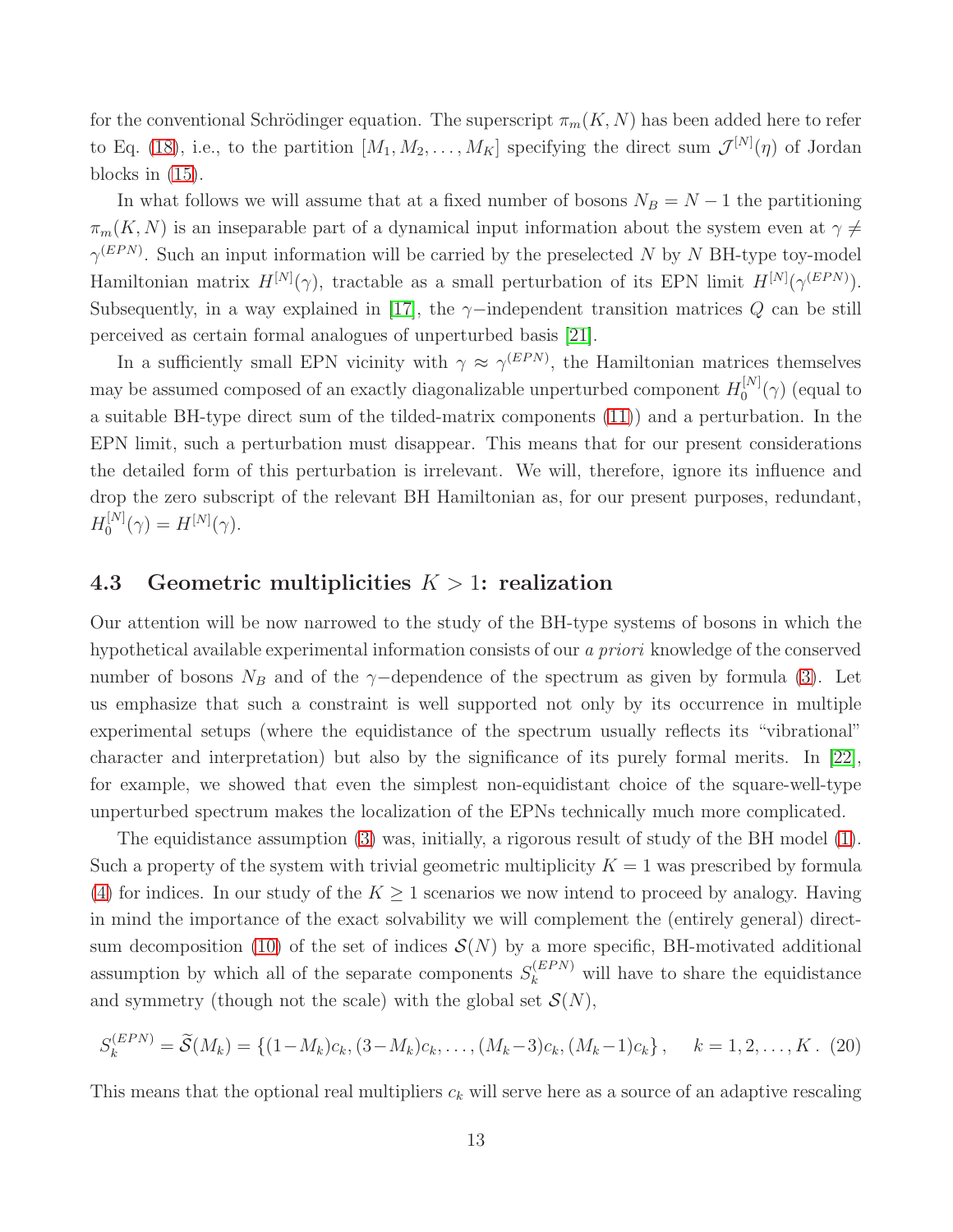<span id="page-13-1"></span>

| $\overline{N}$ | #              | K              | m                | partition $\pi_m(K,N)$                                                                                                                                                                                                                                                 | set $\{c_1, c_2, \ldots, c_K\}$ |
|----------------|----------------|----------------|------------------|------------------------------------------------------------------------------------------------------------------------------------------------------------------------------------------------------------------------------------------------------------------------|---------------------------------|
| $\overline{2}$ | $\mathbf{1}$   | $\mathbf{1}$   | $\overline{0}$   | $[2] % \includegraphics[width=0.9\columnwidth]{figures/fig_10.pdf} \caption{The graph $\mathcal{N}_1$ is a function of the parameter $\mathcal{N}_1$ and the number of parameters $\mathcal{N}_2$ and $\mathcal{N}_3$ are shown in the left and right.} \label{fig:1}$ | $\{1\}$                         |
| 3              | $\mathbf{1}$   | $\mathbf{1}$   | $\boldsymbol{0}$ | [3]                                                                                                                                                                                                                                                                    | $\{1\}$                         |
| $\overline{4}$ | $\mathbf{1}$   | $\mathbf{1}$   | $\overline{0}$   | [4]                                                                                                                                                                                                                                                                    | ${1}$                           |
|                | $\overline{2}$ | $\overline{2}$ | $\mathbf{1}$     | [2,2]                                                                                                                                                                                                                                                                  | ${1,3}$                         |
| 5              | $\mathbf{1}$   | $\mathbf{1}$   | $\overline{0}$   | $[5]$                                                                                                                                                                                                                                                                  | $\{1\}$                         |
|                | $\overline{2}$ | $\overline{2}$ | $\mathbf 1$      | $[3,2]$                                                                                                                                                                                                                                                                | ${1,4}$                         |
|                | 3              | $\overline{2}$ | $\mathbf{1}$     | [3,2]                                                                                                                                                                                                                                                                  | ${2,2}$                         |
| 6              | $\mathbf{1}$   | $\mathbf{1}$   | $\boldsymbol{0}$ | [6]                                                                                                                                                                                                                                                                    | ${1}$                           |
|                | $\overline{2}$ | $\overline{2}$ | $\mathbf 1$      | $[4,2]$                                                                                                                                                                                                                                                                | ${1,5}$                         |
|                | 3              | 3              | 3                | [2,2,2]                                                                                                                                                                                                                                                                | ${1,3,5}$                       |
| $\overline{7}$ | $\mathbf{1}$   | $\mathbf{1}$   | $\overline{0}$   | $[7]$                                                                                                                                                                                                                                                                  | $\{1\}$                         |
|                | $\overline{2}$ | $\overline{2}$ | $\mathbf{1}$     | $[5,2]$                                                                                                                                                                                                                                                                | ${1,6}$                         |
|                | 3              | $\overline{2}$ | $\overline{2}$   | [4,3]                                                                                                                                                                                                                                                                  | ${2,2}$                         |
|                | $\overline{4}$ | 3              | 3                | [3,2,2]                                                                                                                                                                                                                                                                | ${1,4,6}$                       |
|                | $\overline{5}$ | 3              | 3                | [3,2,2]                                                                                                                                                                                                                                                                | ${2,2,6}$                       |
|                | 6              | 3              | 3                | [3,2,2]                                                                                                                                                                                                                                                                | ${3,2,4}$                       |

Table 3: Characteristics of the isospectral  $\mathcal{PT}-$ symmetric BH-type Hamiltonians [\(21\)](#page-13-0) with  $N \leq 7$ .

of the subspectra. The resulting enhanced flexibility of these subsets of quantum numbers will be paralleled by a rescaling [\(11\)](#page-7-0) of the original BH sub-Hamiltonians [\(6\)](#page-5-3). In this manner, in a way inspired by the small−N constructions of section [3,](#page-6-1) our general one-parametric N by N Hamiltonian matrices will be defined as follows,

<span id="page-13-0"></span>
$$
H^{[N]}(\gamma) = \widetilde{H^{(M_1)}_{(c_1)}}(\gamma) \oplus \widetilde{H^{(M_2)}_{(c_2)}}(\gamma) \oplus \ldots \oplus \widetilde{H^{(M_K)}_{(c_K)}}(\gamma).
$$
\n(21)

This is our ultimate ansatz. It admits, by construction, the BEC-related EPN singularities of arbitrary geometric multiplicities  $K \geq 1$ . Up to  $N = 7$ , an exhaustive list of the mutually isospectral Hamiltonian matrices of this type is given here in Table [3.](#page-13-1)

# 5 Physics behind the generalized BH model

In the standard terminology the two annihilation operators  $a_1$  and  $a_2$  and the two creation operators  $a_1^{\dagger}$  and  $a_2^{\dagger}$  $\frac{1}{2}$  in the initial BH Hamiltonian [\(1\)](#page-4-2) correspond to the two dominant bosonic modes which may tunnel through a hypothetical unit barrier [\[15\]](#page-23-14). The parameter  $\gamma$  is left variable in order to characterize the phenomenologically most relevant imaginary part of the on-site bosonic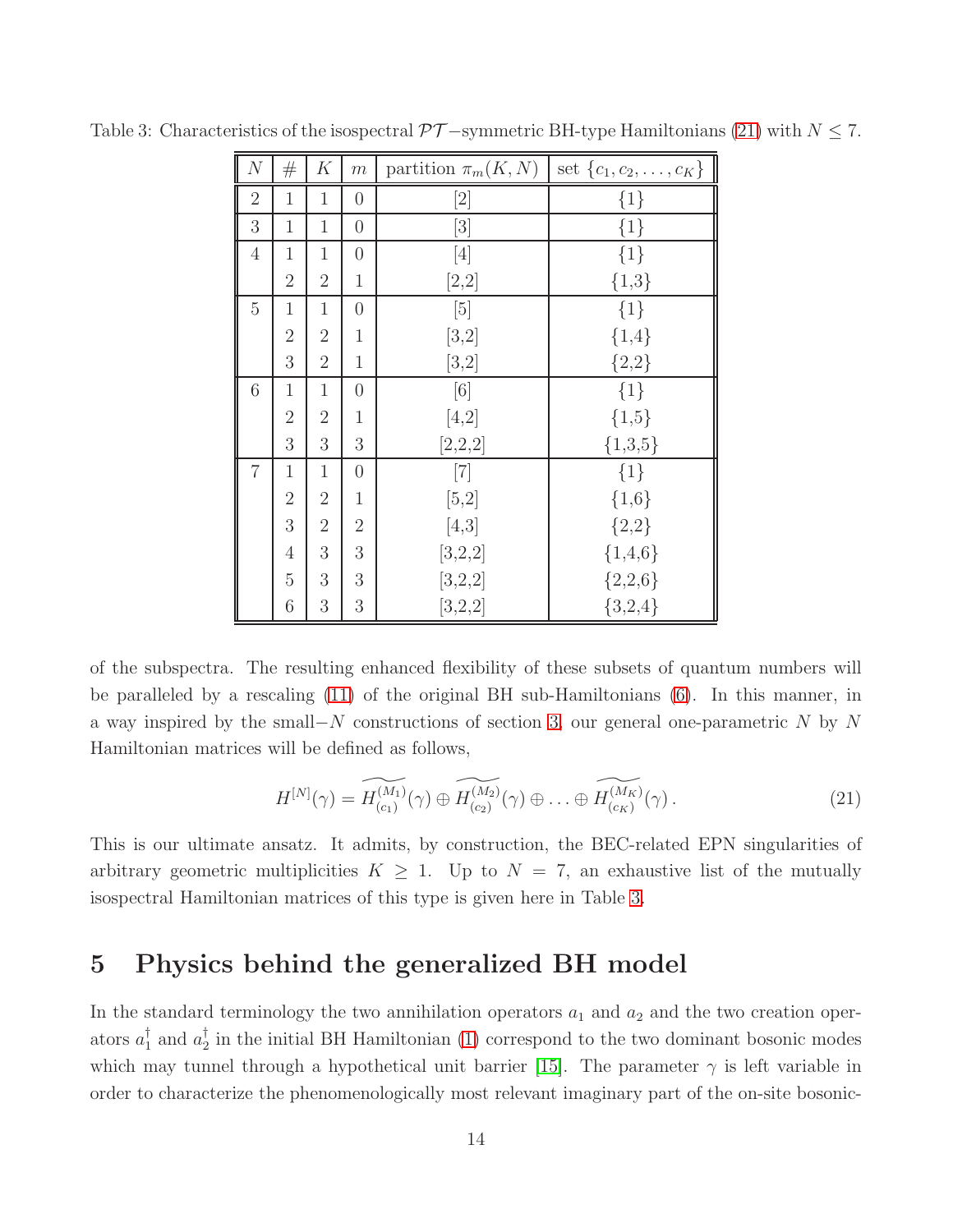energy difference (see also several other studies of such a most elementary BH bosonic system in [\[13,](#page-23-12) [23,](#page-24-6) 24]). From the point of view of physics the apparent robustness of the  $K = 1$  property of such a family of solvable BH-type models has long been perceived as disappointing. This seemed to imply that the solvable picture of the BH-type quantum dynamics can only be based on the conventional BH Hamiltonian [\(1\)](#page-4-2), not offering a description of an EPN collapse with a non-trivial geometric multiplicity.

We have shown that an appropriate  $K > 1$  generalization of the model will always require the direct-sum block-diagonal structure [\(15\)](#page-10-2) of the canonical Hamiltonian in the EPN limit. In this sense the highly desirable and still sufficiently realistic BH-type realization of the general scenario has been found to be offered by our present model [\(21\)](#page-13-0). We managed to keep it exactly solvable, and we also expect a reopening of the questions of its predictive power and/or tests in the laboratory. In this direction a few immediate comments are worth adding.

### 5.1 Change of phase: two alternative physical interpretations

In the conventional quantum mechanics of unitary evolution the singular values  $\gamma^{(EPN)}$  were only a mathematical curiosity. Useful in perturbation theory [\[16\]](#page-23-15) but playing hardly any significant role in phenomenology. Indeed, as long as the conventional quantum theory had to be formulated in a fixed, pre-selected Hilbert space (say,  $K$ ), the basic postulate of the diagonalizability of any meaningful quantum Hamiltonian  $H(\gamma)$  appeared manifestly incompatible with any form of the EPN-related degeneracy of the eigenstates. This conclusion also sounded consistent with the obligatory account of the unitarity and Stone theorem [\[25\]](#page-24-7).

The change of paradigm and the turn of EPNs into one of the fundamental physical concepts occurred when Bender with coauthors [\[8,](#page-23-7) [9\]](#page-23-8) initiated the study of certain non-Hermitian models with relevance in the theory of relativistic quantum fields. The obvious phenomenological appeal of several non-Hermitian but Hermitizable innovative forms of interactions opened a new and promising direction of research and discoveries in physics [\[11\]](#page-23-10) as well as in mathematics [\[3\]](#page-23-2). With time, these developments resulted in an extension of the scope of the traditional realistic models as well as in multiple proposals of the new, non-Hermitian but Hermitizable Hamiltonians (see, e.g., several most recent reviews in [\[1,](#page-23-0) [2\]](#page-23-1)).

In particular, a compatibility of the new theory with the Stone theorem has been achieved via an ad hoc amendment of the inner product in  $K$ . As a consequence, the later space proved converted into a new, strictly physical Hilbert space (say,  $\mathcal{H}$ ) in which the Hamiltonian re-acquired its necessary self-adjoint status [\[12\]](#page-23-11). In our present paper the main consequence of the perspective of working with the two Hilbert spaces K and H is twofold. Firstly, the non-Hermiticity of  $H(\gamma)$ in K admitted the existence of the EPNs at a real parameter  $\gamma^{(EPN)}$ . Secondly, the mathematical consistence of the theory has been found achieved by the observation that  $\mathcal{H}$  simply ceases to exist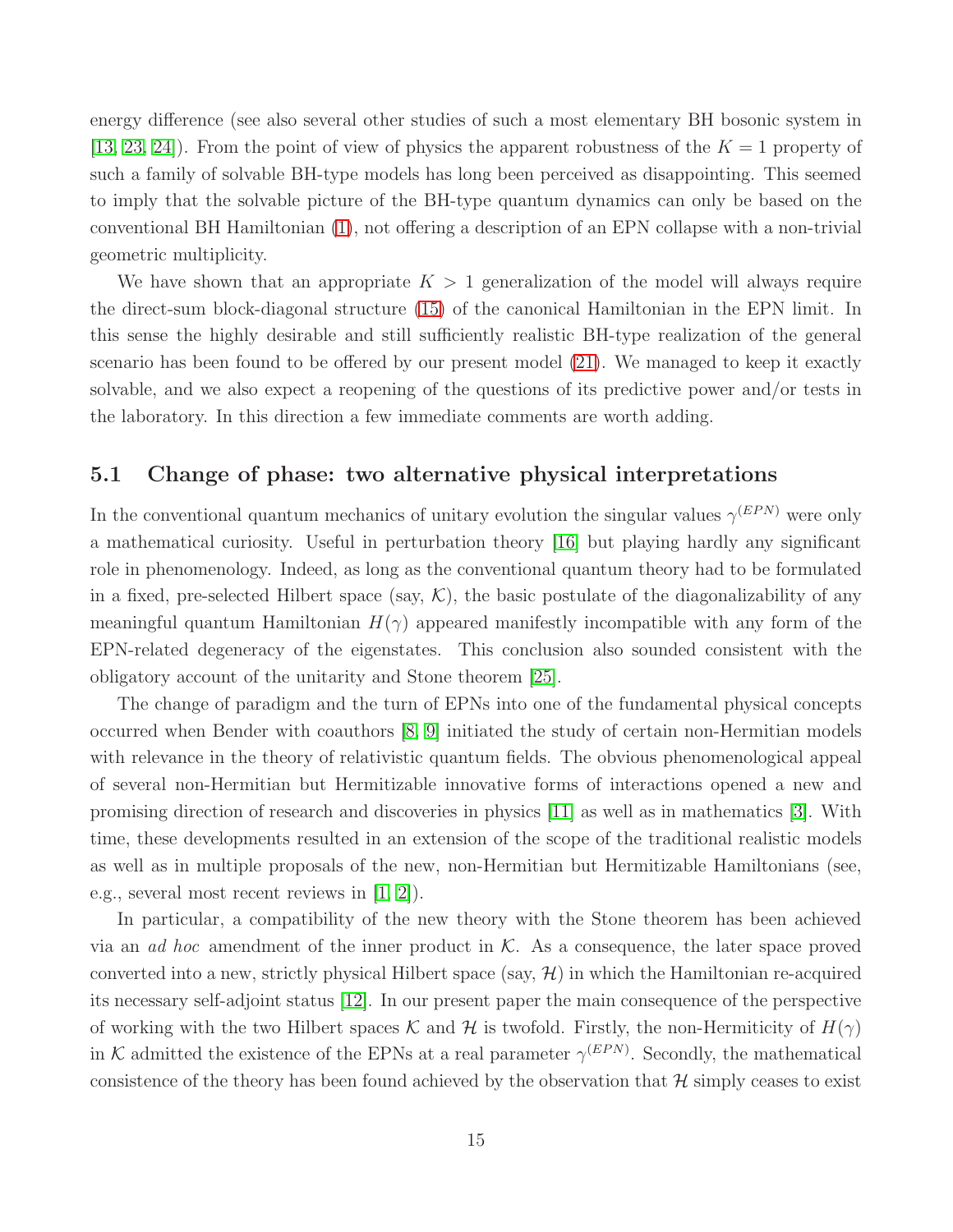in the singular limit of  $\gamma \to \gamma^{(EPN)}$ .

Formally speaking, the admissibility of the reality of the EPNs was a consequence of the Hermitizability of  $H(\gamma)$  or, indirectly, of its  $\mathcal{PT}-symmetry$  [\[11\]](#page-23-10). Still, it was also necessary to take into account that in general, the physical phenomena covered by non-Hermitian models may be found extremely sensitive to random perturbations [\[21,](#page-24-4) [26,](#page-24-8) [27\]](#page-24-9). For the latter reason, it is necessary to distinguish between the implementations of the theory, mainly in the two entirely different experimental setups. In one (let us call it, for our present terminological purposes, "approach A"), many theoreticians are trying to predict the qualitative features of the dynamics of the system after its perturbation. Interested readers can find an extensive sample of the results of such a type in paper [\[15\]](#page-23-14).

In that paper the authors described several alternative unfolding scenarios of the EPN degeneracy, i.e., several eligible patterns of the complexification of the energy spectrum under a "strong", unitarity-violating perturbation. In the context of our present paper we would slightly prefer an alternative philosophy (let us call it "approach B"). In contrast to approach A (which analyzes, basically, the non-unitary effective open-system dynamics), this approach is restricted to the analysis of the unitary, closed-system behavior of the quantum system of interest. Before it passes through its EPN-mediated phase transition, and before the reality (i.e., the observability) of the energy spectrum becomes lost.

One of the physics-related consequences is the emphasis put upon the conservation-law role of operator [\(2\)](#page-4-4) which describes the number of bosons in the system. We declared such a number a strictly conserved quantity. Under this assumption we are allowed to work with a fixed and finite number of bosons  $N_B$ . Also the number of the energy levels is kept finite and equal to  $N = N_B + 1$ . Last but not least, it is worth adding that even the inclusion of perturbations changing the number of bosons need not necessarily make the model prohibitively complicated (in this respect, interested readers could consult, e.g., Ref. [\[28\]](#page-24-10)).

### 5.2 The role of  $\mathcal{PT}-symmetry$

The modern applications of quantum theory range from condensed matter physics and materials science up to chemistry and engineering. In this context many theoretical methods often become popular with a certain delay. One of the good examples is the concept of parity-times-timereversal symmetry ( $\mathcal{PT}-symmetry$ ) which was initially perceived as a curiosity possessing just a few purely abstract mathematical applications (say, during the studies of some subtleties in perturbation theory – see, e.g., Refs. [\[5,](#page-23-4) [6,](#page-23-5) [29\]](#page-24-11)). Needless to add, the phenomenological relevance of the concept of  $\mathcal{PT}-s$ ymmetry is now widely recognized and quickly growing (see, e.g., several most recent reviews collected in books [\[1,](#page-23-0) [2\]](#page-23-1)). At present such a tendency still keeps being productive in several traditional areas of physics. It offers new insights also in some subtle mathematical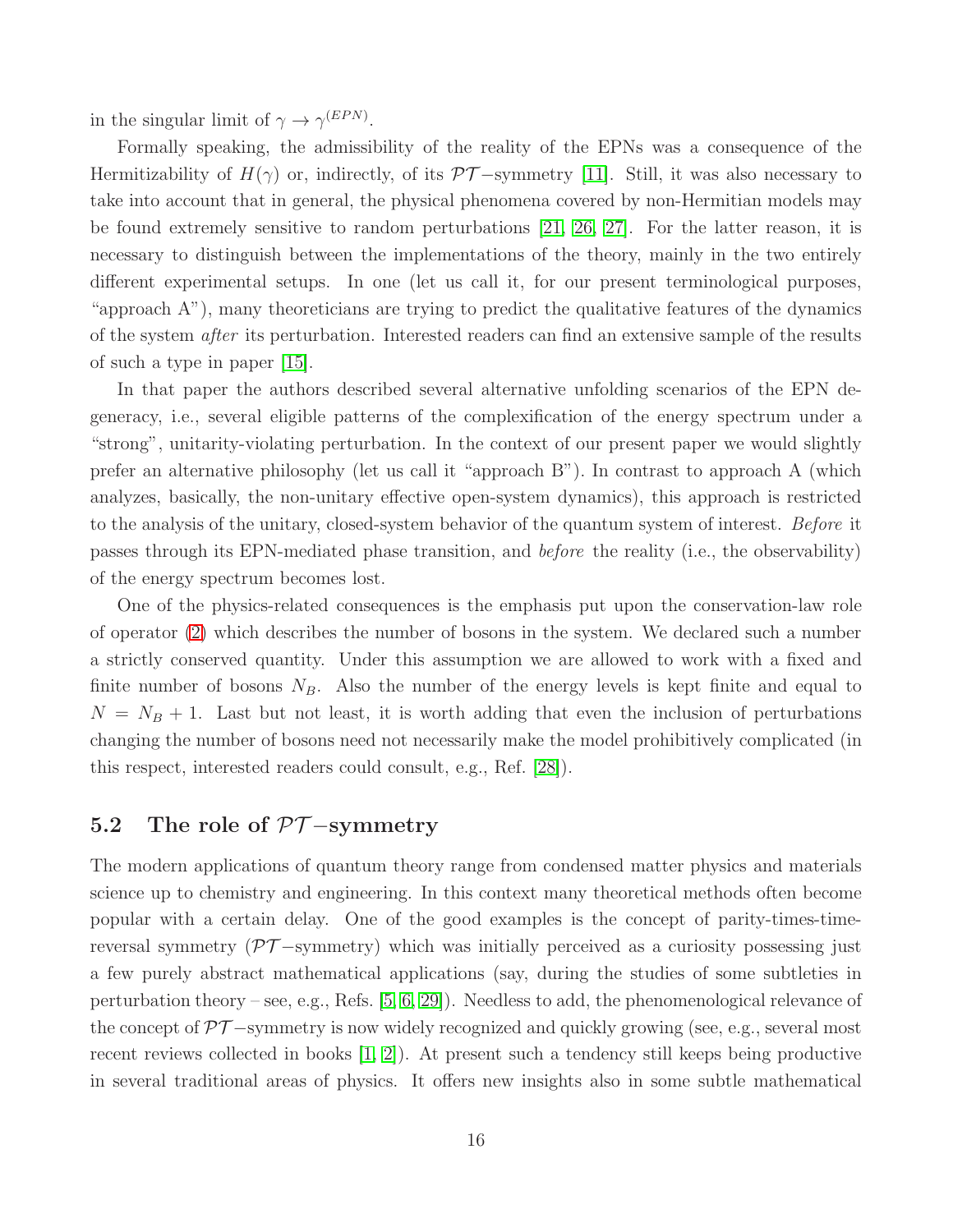aspects of the theory of quantum phase transitions.

In spite of the manifest non-Hermiticity of the  $\mathcal{PT}-symmetric$  candidates H for Hamiltonians, these operators were shown eligible as generators of unitary evolution [\[10,](#page-23-9) [12\]](#page-23-11). In this context, one of the basic methodical assumptions accepted in the current literature on BH models [\[17,](#page-24-0) [18,](#page-24-1) [30\]](#page-24-12) was that the infinite-dimensional matrix [\(5\)](#page-5-2) as well as all of its separate submatrices [\(6\)](#page-5-3) had to be complex symmetric, *tridiagonal* and  $\mathcal{PT}-$ symmetric, with P equal to an antidiagonal unit matrix, and with symbol  $\mathcal T$  representing an antilinear operation of Hermitian conjugation (i.e., transposition plus complex conjugation). This led to the conclusion (or rather conjecture) that in the EPN limit (i.e., at the instant of the loss of diagonalizability), the canonical representation of every N by N submatrix  $H^{(N)}(\gamma^{(EP)})$  can be given the form of the N by N Jordan matrix [\(16\)](#page-10-1) with, due to  $\mathcal{PT}-symmetry, \eta = 0$ .

In mathematical terminology this seemed to imply that in the BH models, the geometric multiplicity K of the EPN in question had to be, at any preselected value of  $N_B = N - 1$ , always equal to one [\[18\]](#page-24-1). And it is precisely this belief and scepticism which are disproved by our direct-sum ansatz [\(21\)](#page-13-0).

### 6 Combinatorics behind the classification

The relevance of the BEC models with  $K > 1$  is twofold. First, the differences between partitions [\(18\)](#page-10-3) may inspire new experiments, especially in the dynamical regime close to the EPN singularity. Second, the number of non-equivalent partitionings [\(18\)](#page-10-3) as well as the number of admissible Hamiltonians  $(21)$  are both quickly increasing functions of the matrix dimension N. Obviously, in the language of mathematics, the occurrence of non-minimal geometric multiplicities  $K > 1$  may be expected to dominate, especially among the random Hamiltonian matrices. For both of these reasons, the currently open problem of the classification of the models at large N would certainly deserve an enhanced attention.

#### 6.1 Classification scheme

At the not too large matrix dimensions N, our present condition of equidistance of the energy levels remains reasonably restrictive. At the smallest N one even encounters not too numerous alternative isospectral BH models with Hamiltonians [\(21\)](#page-13-0). Once we denote the number of nonequivalent BEC-degeneracy scenarios by a dedicated symbol  $a(N)$ , we may notice that the growth of this value at intermediate N still remains comparatively slow, especially at the even  $N$  (see Table [4\)](#page-17-0). Still, asymptotically, the growth of the value of  $a(N)$  with the growth of N becomes exponentially quick. Even then, the sequence  $a(N)$  keeps exhibiting a parity-related irregularity (see [\[31\]](#page-24-13) and [\[32\]](#page-24-14) for details).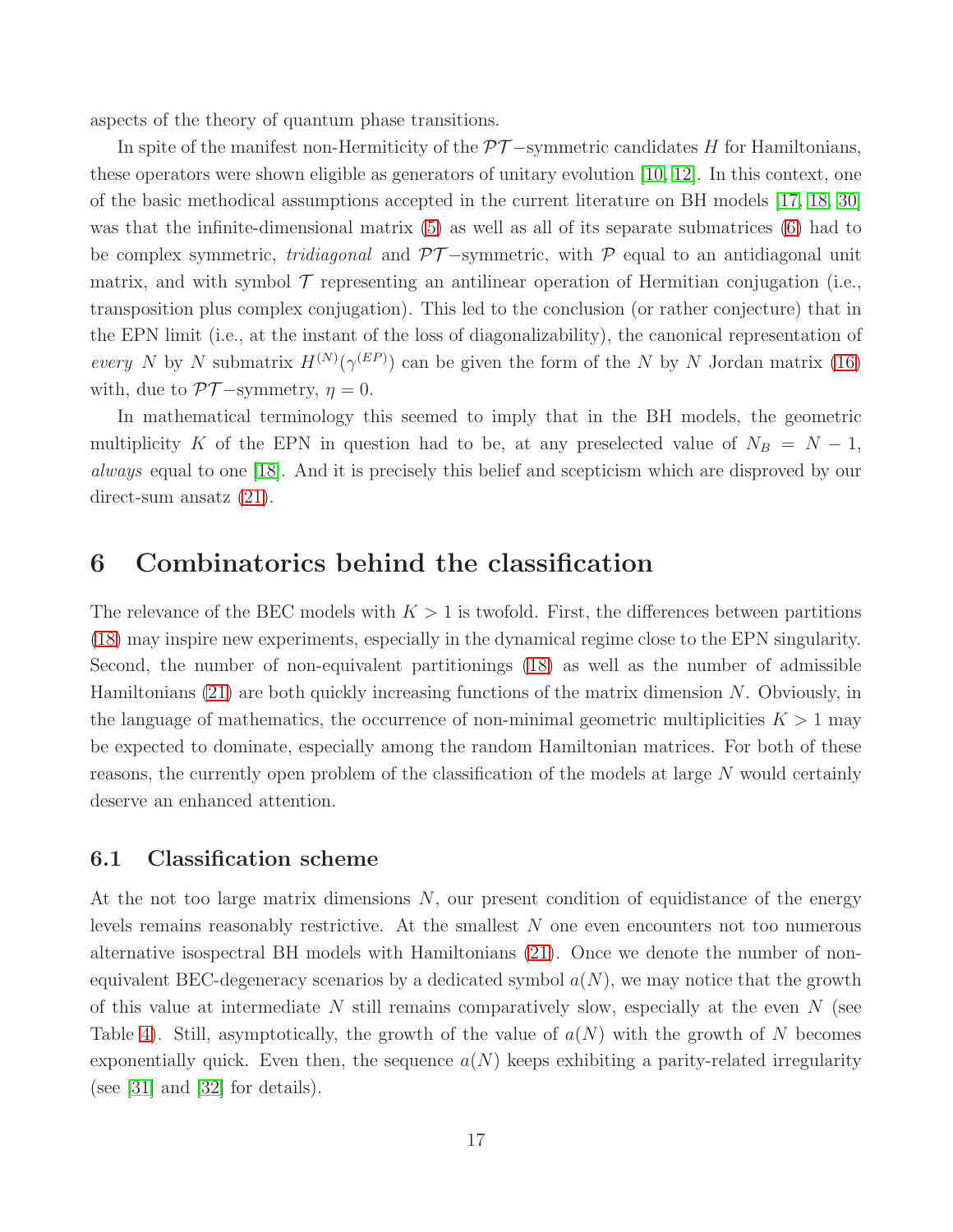Table 4: The first few counts  $a(N)$  of the generalized BH models of Eq. [\(21\)](#page-13-0).

<span id="page-17-0"></span>

| $\begin{array}{ c ccccccccccc }\hline N&\ 2&3&4&5&6&7&8&9&10&11&12&13&14&15\end{array}$ |  |  |  |  |  |  |  |
|-----------------------------------------------------------------------------------------|--|--|--|--|--|--|--|
| $a(N)$ 1 1 2 3 3 6 4 11 6 17 7 32 8 47                                                  |  |  |  |  |  |  |  |

For the purposes of an explicit classification of the models, it is necessary to consider not only the (conserved) number of bosons  $N_B = N_B(N) = N - 1$  and the geometric multiplicity K of the BEC degeneracy but also the selection of partition  $\pi_m(K, N)$  and of the set of scaling parameters  $\{c_1, c_2, \ldots, c_K\}$ . All of these choices have to be made compatible with the directsum decomposition formula [\(21\)](#page-13-0). The resulting exhaustive list of the Hamiltonians is sampled in Table [3.](#page-13-1) The Table offers a clarification of the relationship between the scarcity of our initial BH Hamiltonians in their matrix representations [\(5\)](#page-5-2) or [\(6\)](#page-5-3) (where we always had  $K = 1$ ) and the abundance of their  $K > 1$  EPN-supporting generalizations  $H^{[N]}(\gamma)$ .

Although the construction of Table [3](#page-13-1) was just an elementary combinatorics, its extension to the larger dimensions  $N$  is still an open question. The construction becomes tedious, well suited for the computer-assisted enumeration. Incidentally, the suitable algorithms proved different for the odd and even N. Their most efficient versions were proposed by Andrew Howroyd and may be found published, in the on-line encyclopedia of integer sequences, under the respective coordinates [\[31\]](#page-24-13) and [\[32\]](#page-24-14).

Our spectrum-equidistance constraint restricts, in Hamiltonian [\(21\)](#page-13-0), the freedom of our choice of the partitions  $\pi_m(K, N)$  and of the scalings  $c_k$ . From a descriptive and phenomenological point of view, the family of the resulting generalized BH Hamiltonians still remains sufficiently rich. In the manner illustrated in Table [3](#page-13-1) one only has to notice that at a fixed (i.e., unrestricted but conserved) value of N, a straightforward classification of these Hamiltonians is not provided by the multiplicity K (even at  $N = 5$ , the  $K = 2$  option is already shared by the two different Hamiltonians) nor by the partitions (at  $N = 6$ , partition [3, 3] is not realized at all) but only by their combination with the eligible multiplets of scalings  $\{c_1, c_2, \ldots, c_K\}$ .

#### <span id="page-17-1"></span>6.2 An alternative notation

A rather abstract nature of the latter criterion indicates that a more physics-oriented guide to the classification could and might be sought in a return to the explicit spectrum [\(3\)](#page-4-1). We know that the unique)  $K = 1$  element  $H^{(N)}(\gamma)$  of the BH-matrix sequence [\(6\)](#page-5-3) is unambiguously specified by the spectrum. In this sense the Hamiltonian matrix becomes uniquely identified by the  $\gamma = 0$ spectrum or by the symbol  $\mathcal{S}(N)$ . Thus, with  $N = 5$ , for example, we have  $\mathcal{S}(5) = \{-4, -2, 0, 2, 4\}$ admitting the two centrally symmetric and equidistant decompositions  $\{-2, 0, 2\} \cup \{-4, 4\}$  and  $\{-4, 0, 4\} \bigcup \{-2, 2\}$ . Both may be most easily attributed the respective Hamiltonian matrices [\(14\)](#page-9-0)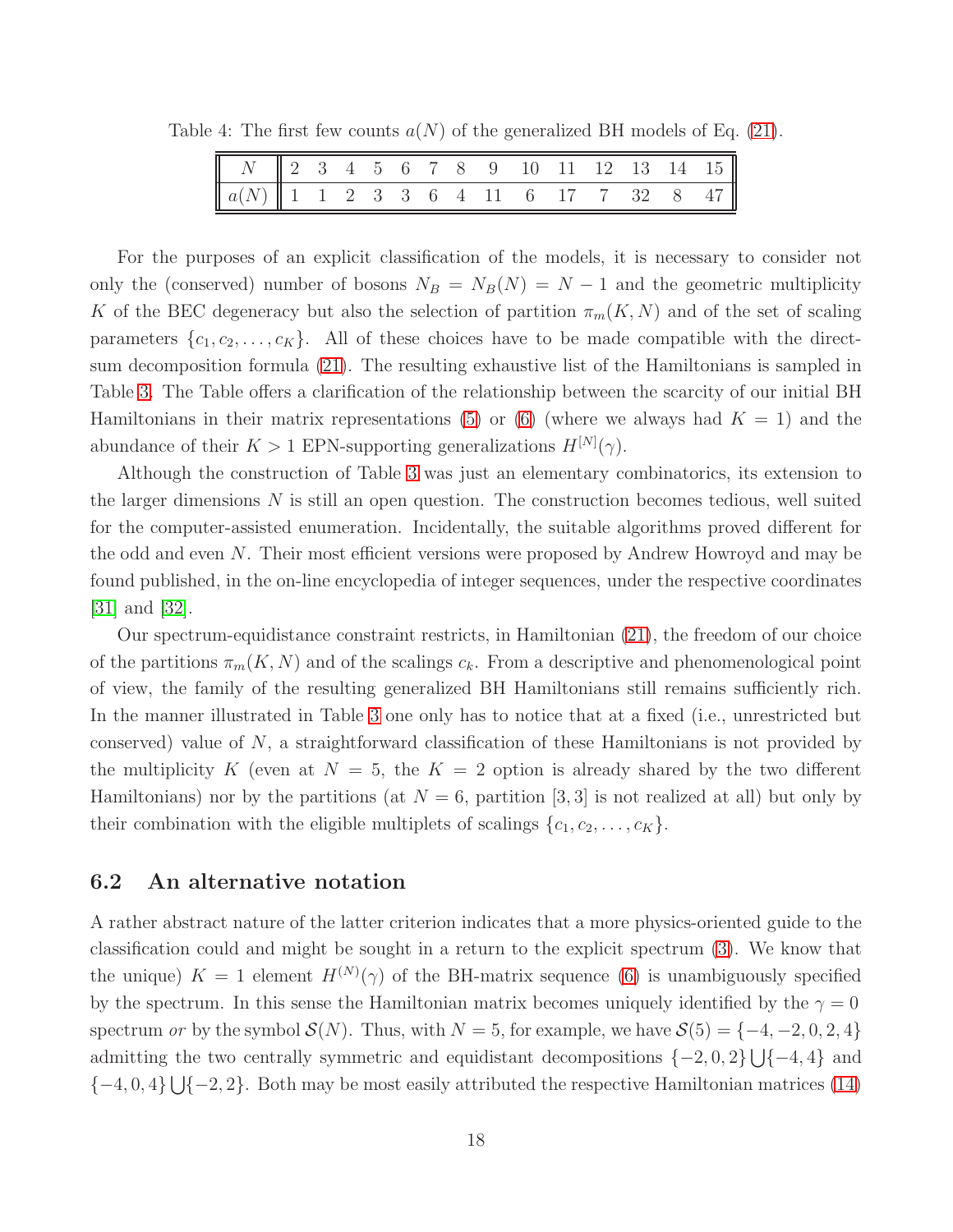and [\(13\)](#page-9-1).

The latter, more intuitive and spectrum-representing version of notation admits an abbrevia-tion which has been used in Refs. [\[31\]](#page-24-13) and [\[32\]](#page-24-14). The centrally symmetric and equidistant  $K = 1$ multiplets  $\mathcal{S}(N) = \{1 - N, 3 - N, \ldots, N - 1\}$  were represented there by an abbreviated symbol  ${024... (2J)}$  (for odd  $N = 2J + 1$ ) or  ${135... (2J-1)}$  (for even  $N = 2J$ ). One also needed the auxiliary rescaled symbols like  $p\{024...\} = \{0(2p)(4p)... \}$  and  $q\{135...\} = \{q(3q)(5q)... \}$ . In this notation, therefore, the "colorless"  $K = 1$  building-block items forming the sequence [\(6\)](#page-5-3) are assigned the respective abbreviated flavor-specifying indices  $\{1\}$  (at even  $N = 2$ ),  $\{02\}$  (at odd  $N = 3$ ,  $\{13\}$  [at even  $N = 4$ ],  $\{024\}$  [at odd  $N = 5$ ], etc.

Once we further move to the simplest nontrivial "colored" building-block [\(12\)](#page-7-2) with  $N = 4$ and  $K = 2$ , our new form of the reference index will simply be the union  $\{1\} \cup \{3\} \equiv \{1\} \{3\}.$ Similarly, at  $N = 5$  and  $K = 2$  we will have the index  $\{02\} \cup \{4\} \equiv \{02\} \{4\}$  for matrix  $(14)$ , and the second possible index  $\{04\} \bigcup \{2\} \equiv \{04\} \{2\}$  for the other matrix [\(13\)](#page-9-1).

Once we admit an arbitrary value of dimension N, our present, physics-oriented problem of the classification of all of the possible  $N$  by  $N$  sub-Hamiltonians becomes equivalent to the purely combinatorial problem of an exhaustive generation of all of the possible decompositions of index  $\{024 \dots 2J\}$  (for odd  $N = 2J+1$ ) or index  $\{135 \dots 2J-1\}$  (for even  $N = 2J$ ) into the appropriate sub-indices.

Table 5: The first few generalized BH models in the alternative notation of paragraph [6.2](#page-17-1) (the trivial, tridiagonal-matrix BH items of Eq. [\(6\)](#page-5-3) are boxed).

<span id="page-18-0"></span>

| N              | partitions (18) of $N = N_B + 1$             | #              | isospectral-Hamiltonian indices                          | # |  |  |  |  |
|----------------|----------------------------------------------|----------------|----------------------------------------------------------|---|--|--|--|--|
| $\overline{2}$ | $\overline{2}$                               |                | $\{1\}$                                                  |   |  |  |  |  |
| 3              | 3                                            |                | ${02}$                                                   |   |  |  |  |  |
| $\overline{4}$ | $4, 2+2$                                     | $\overline{2}$ | ${13}$<br>$\{1\}\{3\}$                                   |   |  |  |  |  |
| 5              | $5, 3+2^{(a)}$                               | $\overline{2}$ | ${024}, {02}{4}, {04}{2}$                                |   |  |  |  |  |
| 6              | 6, 4+2, 3+3 $^{(b)}$ , 2+2+2                 | 4              | ${135}, {13}{5}, {1}{3}{5}$                              | 3 |  |  |  |  |
| $\overline{7}$ | $7, 5+2, 4+3,$                               | 4              | ${0246}$ , ${024}{6}$ , ${04}{26}$ ,                     | 6 |  |  |  |  |
|                | $3+2+2$ <sup>(c)</sup>                       |                | $\{02\}\{4\}\{6\},\ \{04\}\{2\}\{6\},\ \{06\}\{2\}\{4\}$ |   |  |  |  |  |
| 8              | 8, 6+2, 5+3 $^{(b)}$ , 4+4 $^{(b)}$ , 4+2+2, | $\overline{7}$ | ${1357}, {135}{7}, {13}{5}{7},$                          |   |  |  |  |  |
|                | $3+3+2^{(b)}$ , $2+2+2+2$                    |                | ${1}83{5}7$                                              |   |  |  |  |  |
|                | $(a)$ realized twice                         |                |                                                          |   |  |  |  |  |
|                | $(b)$ not realized                           |                |                                                          |   |  |  |  |  |
|                | $(c)$ realized thrice                        |                |                                                          |   |  |  |  |  |

The first few samples of the modified classification may be found displayed in our last Table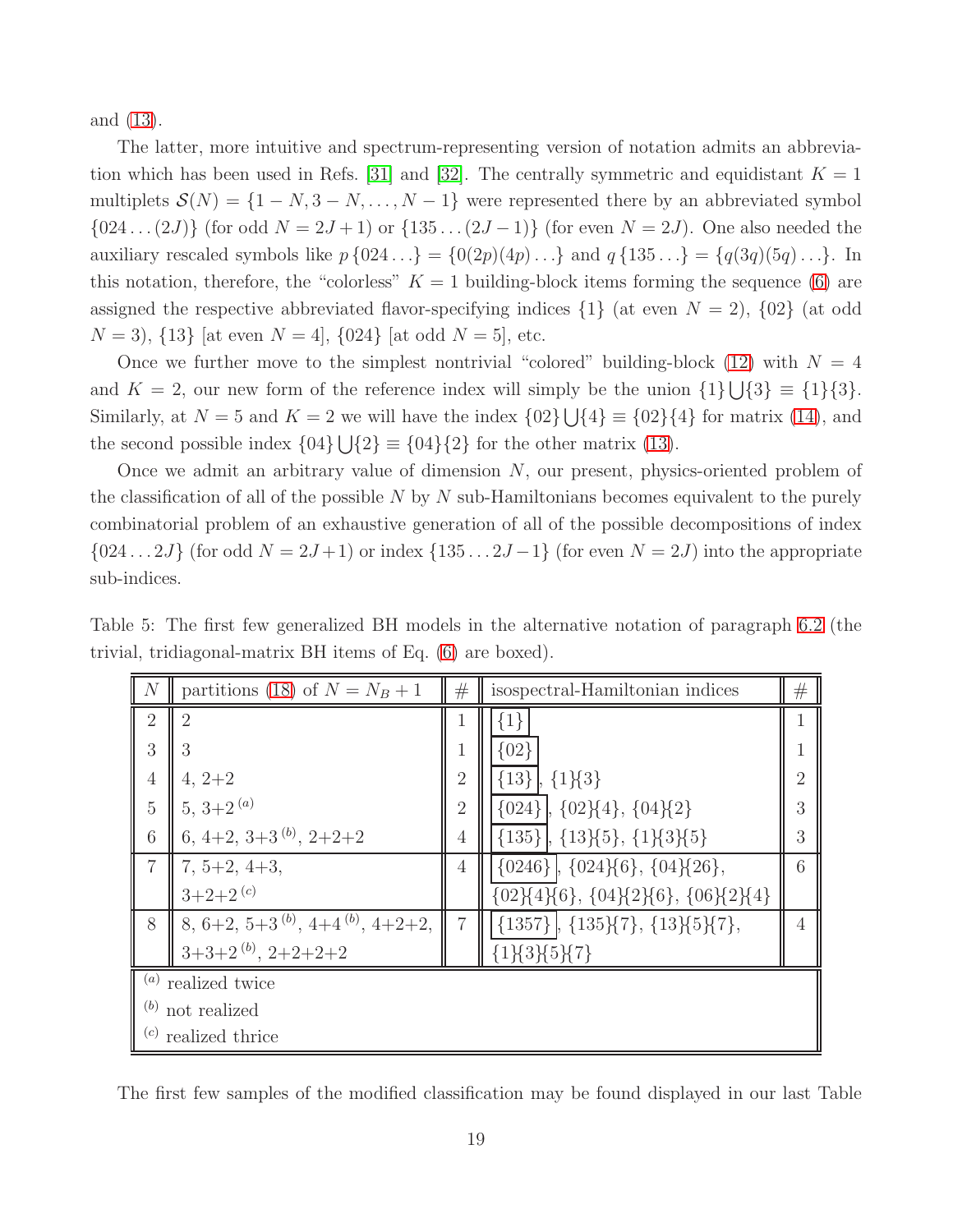[5.](#page-18-0) More comments on such a notation may be also found in [\[31\]](#page-24-13) and [\[32\]](#page-24-14). In particular, these references offer an algorithm for the evaluation of the "count of the colors"  $a(N)$  at any N.

# 7 Discussion

In our paper we managed to clarify certain qualitative properties of the BEC degeneracies. For the sake of definiteness we had to assume that the set of indices  $\mathcal{S}(N)$  was defined by Eq. [\(4\)](#page-4-3). Nevertheless, only our independent requirement of the BH-type physics extended the same requirement to all of the components of the direct sums [\(10\)](#page-6-2). Otherwise, the form of these subsets  $S_k^{(EP)}$  would remain less constrained, numbering strictly just the eigenstates which had to coincide with the  $k$ -th ket  $|\chi_k^{(EPN)}|$  $\binom{(EPN)}{k}$  in the limit. Thus, every such a subset would only be required to contain two or more quantum numbers  $n$ .

### 7.1 The specific features of bosons

In the light of the latter comment we believe that the price to pay for the enhanced freedom (consisting in the loss of the connection of physics with the BH model) would be too high and hardly acceptable. Indeed, the BH model mimics the experimentally realizable double-well arrangement in which, say, the cold bosonic atoms are injected in one well and, simultaneously, extracted from the other one [\[33,](#page-24-15) [34\]](#page-24-16). Moreover, the model also reflects the key difference between fermions and bosons because the "natural" Pauli exclusion principle only applies to the the former class of the quantum particles. Bose with Einstein [\[35\]](#page-25-0) were among the first to notice that in the systems of bosons, this opens the possibility of a specific quantum phase transition (which is, at present, widely known as the Bose-Einstein condensation [\[36\]](#page-25-1)).

Both the theoretical and experimental aspects of the BEC idea proved particularly useful and inspiring in the condensed matter physics. The condensates were successfully described there, typically, by various nonlinear forms of Schrödinger equation [\[37\]](#page-25-2). In our present paper we paid attention to the less widespread simulation of the condensation processes in which the underlying dynamical equations are required  $\mathcal{PT}-symmetric$ , i.e., invariant with respect to the simultaneous action of parity  $P$  and of the antilinear time reversal  $T$  [\[11\]](#page-23-10). As we already indicated above, the scope and impact of such a methodical innovation is not yet fully explored, with the existing results ranging from an amendment of our understanding of the topological phase transitions (say, in a non-Hermitian Aubry-Andre-Harper model [\[38\]](#page-25-3) or in quasicrystals [\[39\]](#page-25-4)) up to the new approaches to the perception of the conservation laws [\[40\]](#page-25-5), and from the theoretical studies of the interference between channels [\[41\]](#page-25-6) and of the mechanisms of squeezing [\[42\]](#page-25-7) up to the detailed, experiment-oriented simulations of the properties of the specific BEC-type condensates [\[34\]](#page-24-16). In this framework, promising results are also being obtained in the area of related mathematics.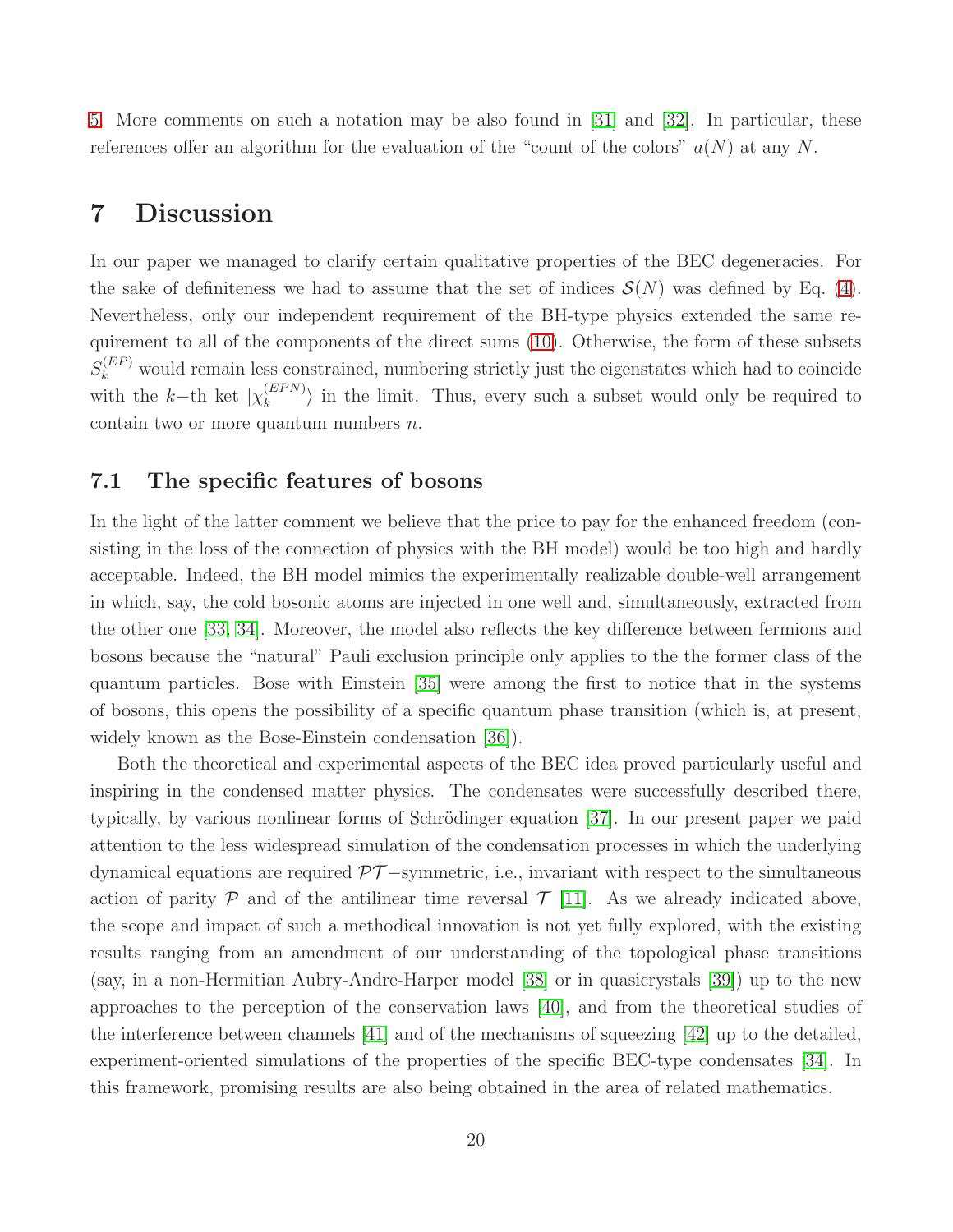Along these lines we showed that although the model [\(1\)](#page-4-2) is, in some sense, naive, its exact solvability represents an important advantage. In fact, precisely this property encouraged us to propose a generalization which enhanced the theoretical scope while still remaining realistic. We may summarize that our "benchmark" amendment of the model seems to offer a fairly satisfactory picture of the physical BEC-related reality which is obtained, in addition, by the purely nonnumerical means.

#### 7.2 The problem of the non-uniqueness of the model

In the above-mentioned open-system-theory approach A (which may be found more thoroughly explained also in monograph [\[43\]](#page-25-8)), the one-parametric  $\mathcal{PT}-symmetric$  BH model [\(1\)](#page-4-2) can be interpreted as one of the phenomenological descriptions of a realistic and potentially unstable quantum system of bosons in which their number  $N_B$  itself is conserved. In such an effectivedescription approach the model simulates the behavior of an open system exposed, say, to the influence of an environment in a way characterized, globally, by the parameter. The manifest non-Hermiticity and non-unitarity of the model reflects, effectively, the randomness of the environment.

In our presently preferred approach B, the physical interpretation of the model is different, treated fully in the spirit of the original Bender's philosophy [\[11\]](#page-23-10). This, naturally, enhances the impact of  $\mathcal{PT}-symmetry$ , and it changes also a part of the related mathematics. First of all, the conventional Hilbert space  $K$  must be declared unphysical because in this space the evolution (controlled by Hamiltonian  $H$  which is non-Hermitian) would be, in the light of the well known Stone theorem [\[25\]](#page-24-7), non-unitary. Incidentally, the apparent emerging paradox has a virtually elementary resolution: Along the lines discovered and discussed already in older literature [\[10,](#page-23-9) [44\]](#page-25-9), it is sufficient to endow the same space  $K$  with an amended inner product. Interested readers should search for the necessary mathematical details elsewhere [\[3,](#page-23-2) [10,](#page-23-9) [12\]](#page-23-11). For introduction it is just sufficient to keep in mind that the amendment of the inner product converts the unphysical Hilbert space K into its physical Hilbert-space alternative  $\mathcal H$  in which H becomes, by construction, Hermitian alias self-adjoint.

In approach B, the first task is to demonstrate the existence of a suitable inner product (see, e.,g., an extensive discussion of this aspect of the theory in [\[45\]](#page-25-10)), the necessary condition of which is the reality of the spectrum. This means that, in some sense, the two approaches A and B meet at the boundary where  $\gamma^{(EPN)} = 1$ . In both of the neighboring dynamical regimes, after all, the hypothesis of the existence of the EPN boundary opens an exciting theoretical possibility of description of an EPN-mediated phase transition in the system.

In our study, we had mainly in mind approach B. We considered, exclusively, the positive and unitarity-compatible parameters  $\gamma < \gamma^{(EPN)}$ . In such a subinterval of parameters it is possible to guarantee that the necessary physical Hilbert space  $H$  does really exist because the spectrum of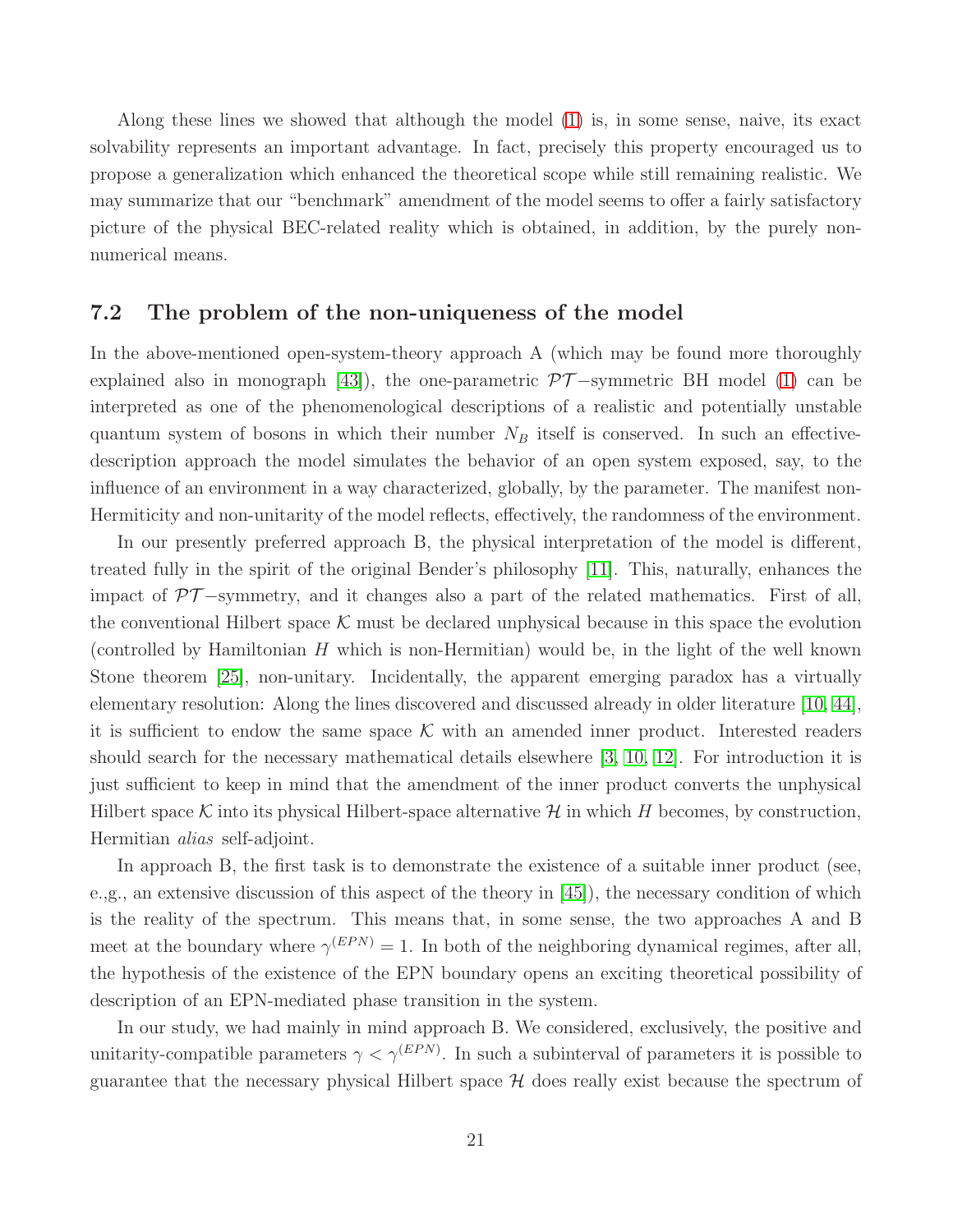H is real  $[12]$ . In such a context there emerges one of the most interesting theoretical questions: Would the experimental confirmation of the BH-model-based predictions mean and imply that the validity of the theoretical model is confirmed? Obviously, it is not so because in an inverse BH bound-state problem, the candidate for the simulation of a given energy spectrum is not unique. Constructively we showed that a given solvable BH-type Hamiltonian can be complemented by its many isospectral alternatives, yielding even exactly the same parameter-dependence of the energy spectrum. This implies that in a complete experiment one would have to measure also some wave-function-dependent features of the system.

#### 7.3 A remark on the theory of quantum phase transitions

*Before* the BEC/EPN collapse (i.e., whenever  $|\gamma| < 1$ ), the spectrum of all of our present BH Hamiltonians remains real and observable. At the instant of collapse, one can speak about a quantum phase transition [\[46\]](#page-25-11). After the system has passed through such an EPN singularity, one has a choice between the above-mentioned open-system evolution scenarios of approach A (admitting the loss of the reality of the spectrum) and the closed-system scenario B in which the escape from the EPN singularity proceeds through a fine-tuned corridor of unitarity as sampled, in the BH context, in [\[17\]](#page-24-0).

In a broader phenomenological context, one of the most typical aspects of the change of phase of any quantum system can be seen in the loss of observability of at least one of its observable characteristics. Among the most popular scenarios of phenomenological interest one encounters the loss of observability of the energy levels, i.e., in Schrödinger picture  $[47]$ , of at least some of the parameter-controlled eigenvalues of the Hamiltonian.

From the point of view of mathematics, it makes sense to prefer the study of the Hamiltonians which are analytic functions of the parameter,  $H = H(\gamma)$ . In the generic, infinite-dimensional and purely numerical models the loss of the observability can be then perceived as caused, in a partial analogy with our present solvable models, by the limiting transition  $\gamma \to \gamma^{(EPN)}$  in which the limiting value of the parameter is the Kato's exceptional point of some finite order N. One can say that at in such a limit there also exists a finite subset  $S = S^{(EPN)}$  of quantum numbers n for which the energies as well as the wave functions merge. Due to our present intention of keeping the models solvable, it was only necessary to decompose the discrete set  $S^{(EPN)}$  in the very special, BH-related direct sum [\(10\)](#page-6-2). Naturally, the same method and approach should also work in the descriptions of the quantum systems which are not solvable exactly.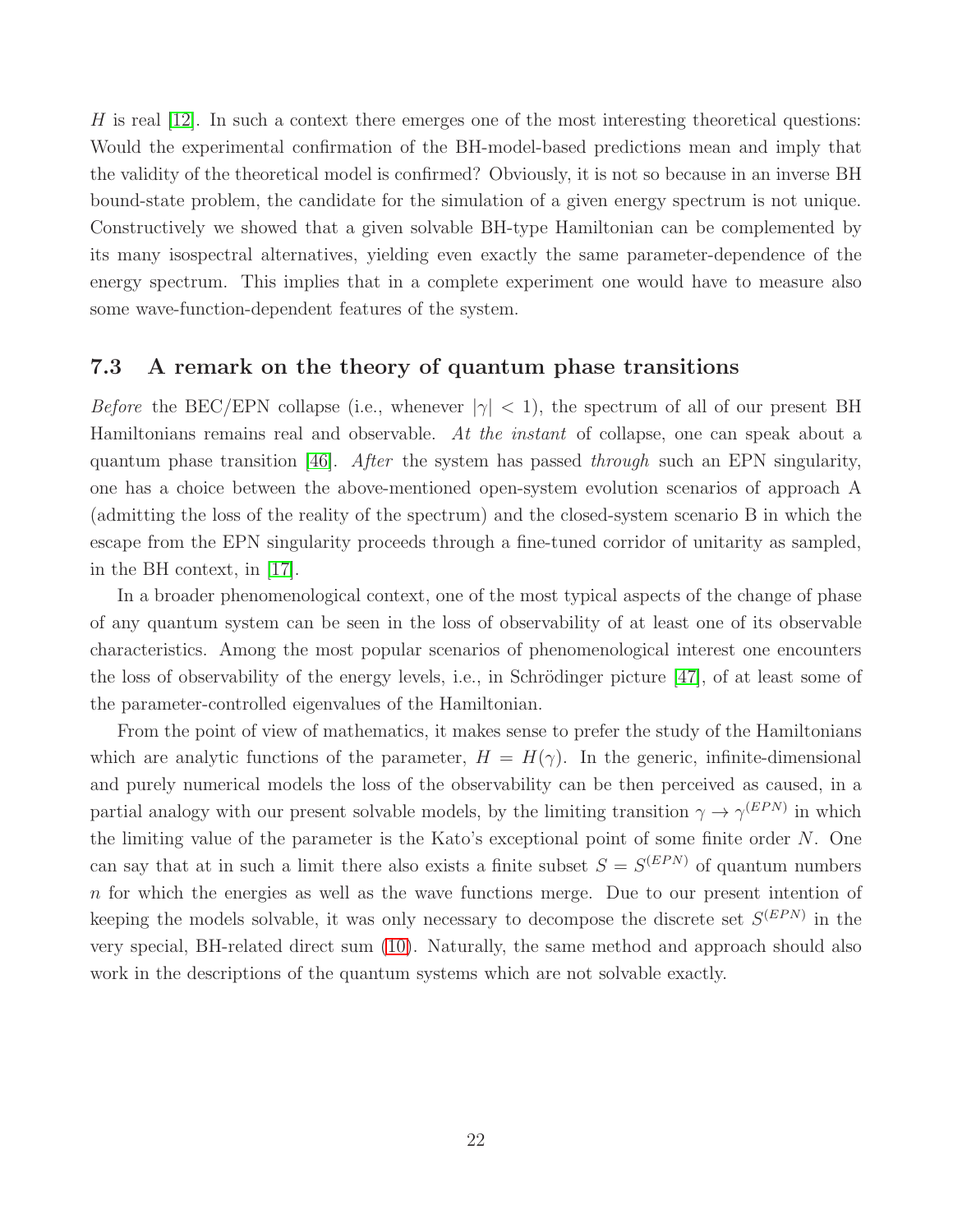# 8 Summary

The authors of Ref. [\[15\]](#page-23-14) emphasized the deep methodical relevance of model [\(1\)](#page-4-2) in the vicinity of its BEC degeneracy. They even developed a specific *ad hoc* perturbation theory and described some of the consequences of the inclusion of perturbations. Several alternative BEC-related perturbationinfluence results can be also found in Refs. [\[48\]](#page-25-13). These studies clarified multiple quantitative aspects of the condensation.

In our present project we managed to construct a BH-based simulation of the general BECs in a solvable-model realization. The resulting picture of a generic EPN degeneracy appeared to have two aspects. The positive one is that in our innovative family of the BH-type models the EPN limit has been made nontrivial, characterized by any kinematically admissible geometric multiplicity K. In our methodically oriented considerations, on the other hand, our results only involved the study of the Hamiltonian. Our description of the system of bosons did not involve any other quantities which would be measurable and which would enable us to clarify the differences between our nonequivalent BH-type models. Thus, the clarification of these differences (characterized here just by a rather formal proposal of an auxiliary quantum number) will certainly be a task for some forthcoming studies of the BH-type systems of bosons.

From the mathematical point of view the most exciting aspect of our generalized BH models of BEC was, certainly, the discovery of the feasibility of the enumerative classification of all of the admissible direct-sum Hamiltonians [\(21\)](#page-13-0). This was an interesting combinatorial task which found the necessary background in the specialized literature. In such a formulation one cannot say that the task is already completed. Indeed, the two Howroyd's brute-force algorithms of the enumeration of all of the phenomenologically meaningful unions [\(10\)](#page-6-2) of the specific equidistant and symmetric spectral subsets [\(20\)](#page-12-0) of the energy quantum numbers would certainly deserve to be complemented by some less implicit (e.g., recurrent) alternatives (provided only that they do exist at all).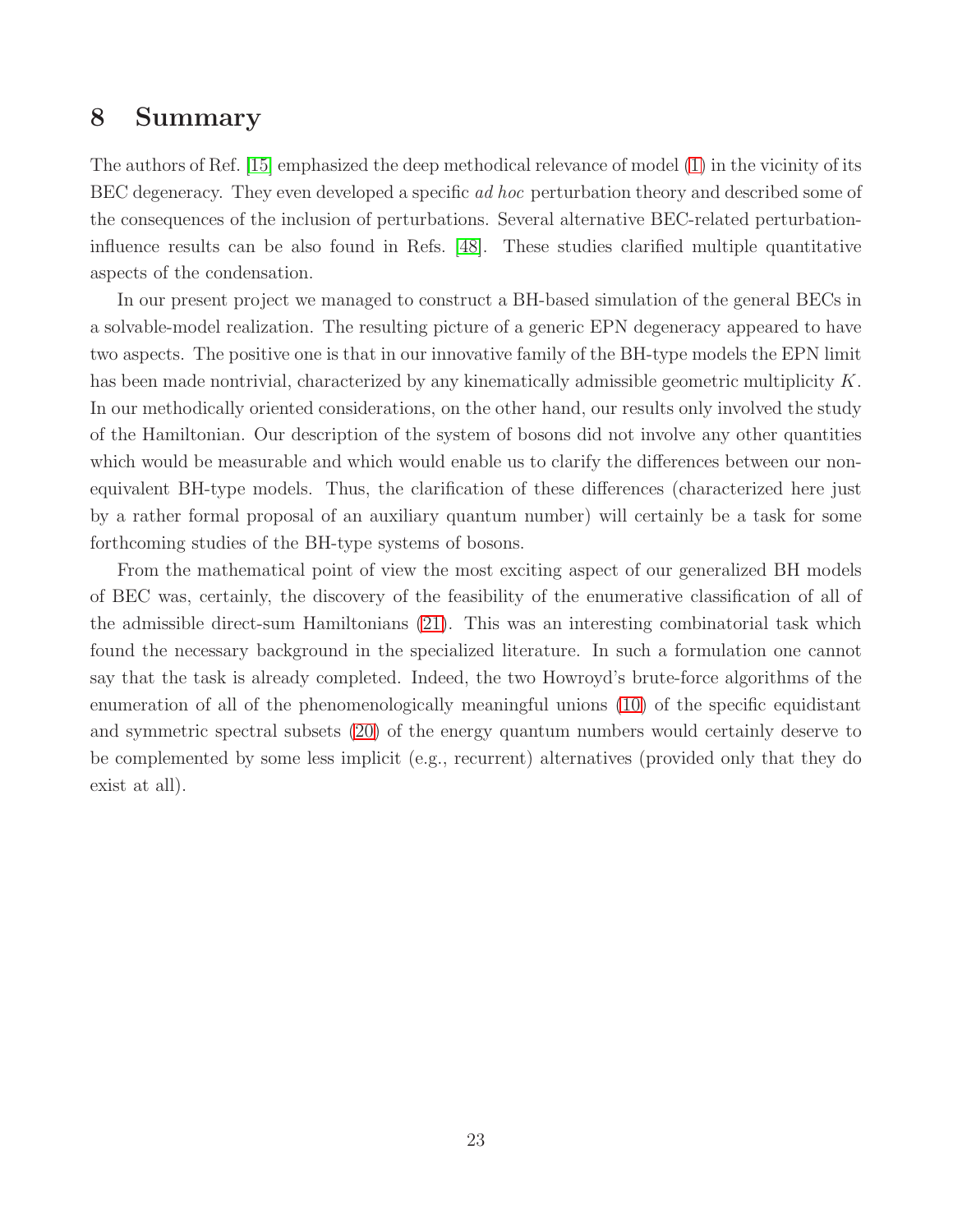# <span id="page-23-0"></span>References

- <span id="page-23-1"></span>[1] D. Christodoulides and J.-K. Yang, Eds., Parity-time Symmetry and Its Applications (Springer Verlag, Singapore, 2018).
- [2] C. M. Bender, PT Symmetry in Quantum and Classical Physics, with contributions from P. E. Dorey, C. Dunning, A. Fring, D. W. Hook, H. F. Jones, S. Kuzhel, G. Levai, and R. Tateo (World Scientific, Singapore, 2018).
- <span id="page-23-3"></span><span id="page-23-2"></span>[3] F. Bagarello, J.-P. Gazeau, F. Szafraniec and M. Znojil, Eds., Non-Selfadjoint Operators in Quantum Physics: Mathematical Aspects (Wiley, Hoboken, 2015).
- <span id="page-23-4"></span>[4] I. Semorádová and P. Siegl, arXiv 2107.10557; P. Exner and M. Tater, arXiv 2108.04708.
- [5] E. Caliceti, S. Graffi and M. Maioli, Commun. Math. Phys. 75, 51 (1980); F. M. Fernández, R. Guardiola, J. Ros and M. Znojil, J. Phys. A: Math. Gen. 31, 10105 (1998).
- <span id="page-23-6"></span><span id="page-23-5"></span>[6] V. Buslaev and V. Grecchi, J. Phys. A: Math. Gen. 26, 5541 (1993).
- <span id="page-23-7"></span>[7] D. Bessis, private communication  $(1992)$ ; A. Andrianov, private communication (July 2008).
- <span id="page-23-8"></span>[8] C. M. Bender and K. A. Milton, Phys. Rev. D 57, 3595 (1998).
- <span id="page-23-9"></span>[9] C. M. Bender and S. Boettcher, Phys. Rev. Lett. 80, 5243 (1998).
- <span id="page-23-10"></span>[10] F. G. Scholtz, H. B. Geyer and F. J. W. Hahne, Ann. Phys. (NY) 213, 74 (1992).
- <span id="page-23-11"></span>[11] C. M. Bender, Rep. Prog. Phys. 70, 947 (2007).
- <span id="page-23-12"></span>[12] A. Mostafazadeh, Int. J. Geom. Meth. Mod. Phys. 07, 1191 (2010).
- <span id="page-23-13"></span>[13] M. Hiller, T. Kottos and A. Ossipov, Phys. Rev. A 73, 063625 (2006).
- <span id="page-23-14"></span>[14] M. Znojil, Phys. Rev. A 98, 052102 (2018).
- <span id="page-23-15"></span>[15] E. M. Graefe, U. G¨unther, H. J. Korsch and A. E. Niederle, J. Phys. A: Math. Theor 41, 255206 (2008).
- [16] T. Kato, Perturbation Theory for Linear Operators (Springer Verlag, Berlin, 1966).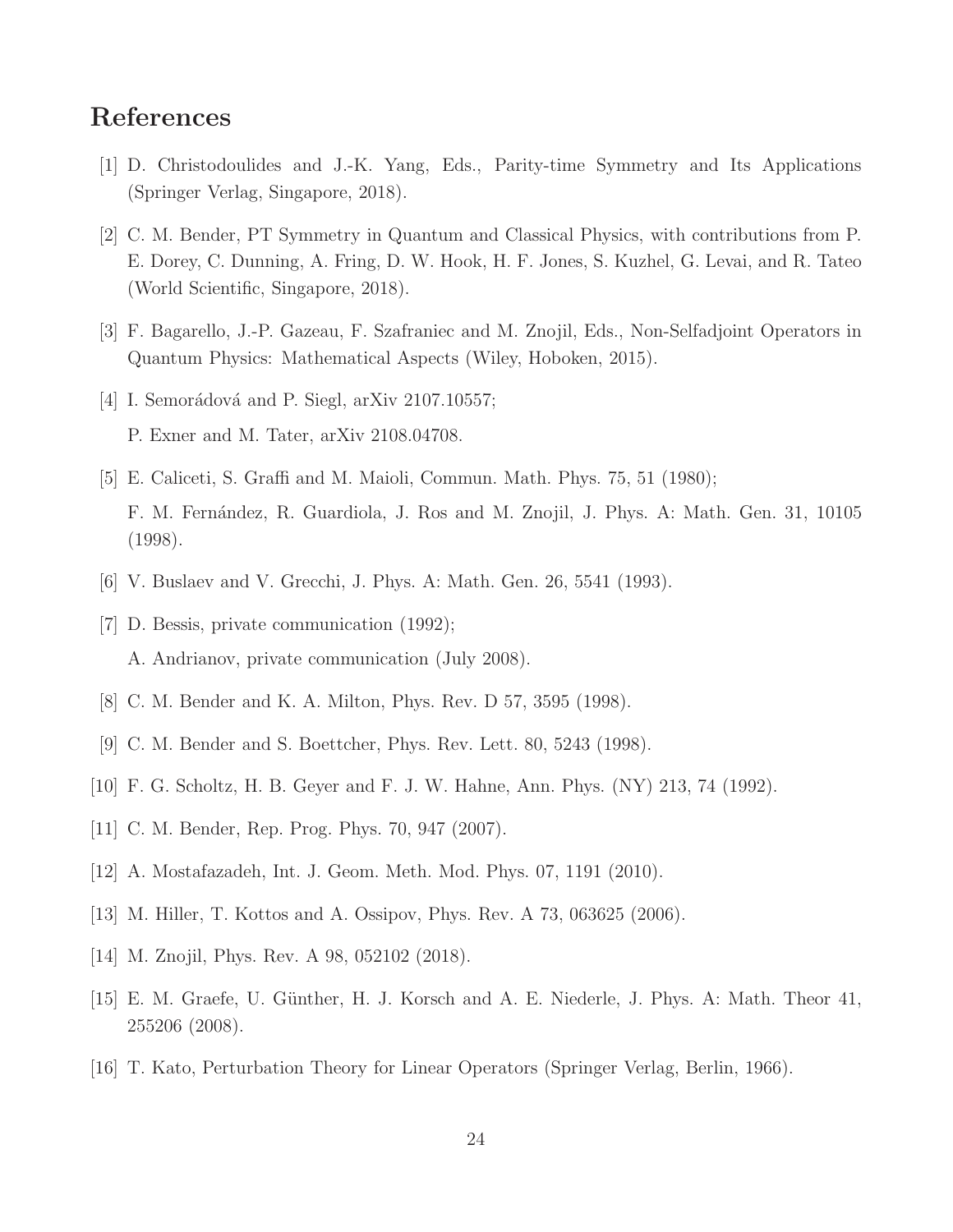- <span id="page-24-1"></span><span id="page-24-0"></span>[17] M. Znojil, Proc. Roy. Soc. A: Math. Phys. Eng. Sci. 476, 20190831 (2020).
- <span id="page-24-2"></span>[18] M. Znojil and D. I. Borisov, Nucl. Phys. B 957, 115064 (2020).
- <span id="page-24-3"></span>[19] S. R. Garcia and M. Putinar, Trans. AMS 358, 1285 (2005).
- <span id="page-24-4"></span>[20]<http://oeis.org/A002865/> (accessed Oct 30th, 2020).
- <span id="page-24-5"></span>[21] M. Znojil, Phys. Rev. A 97, 032114 (2018); M. Znojil, Symmetry 12, 1309 (2020).
- <span id="page-24-6"></span>[22] M. Znojil, J. Math. Phys. 62, 052103 (2021).
- [23] I. Bloch, T. W. Hänsch and T. Esslinger, Phys. Rev. Lett. 82, 3008 (1999).
- [24] E.-M. Graefe, H. J. Korsch and A. E. Niederle, Phys. Rev. A 82, 013629 (2010); M. H. Teimourpour, Q. Zhong, M. Khajavikhan and R. El-Ganainy, in D. Christodoulides and J.-K. Yang, Eds., Parity-time Symmetry and Its Applications (Springer Verlag, Singapore, 2018), pp. 261-276.
- <span id="page-24-8"></span><span id="page-24-7"></span>[25] M. H. Stone, Ann. Math. 33, 643 (1932).
- <span id="page-24-9"></span>[26] L. N. Trefethen and M. Embree, Spectra and pseudospectra (Princeton University Press, Princeton, 2005).
- <span id="page-24-10"></span>[27] D. Krejčiřík, P. Siegl, M. Tater and J. Viola, J. Math. Phys. 56, 103513 (2015).
- <span id="page-24-11"></span>[28] M. Znojil, Proc. Roy. Soc. A: Math., Phys. Eng. Sci. A 476, 20200292 (2020).
- <span id="page-24-12"></span>[29] G. Alvarez, J. Phys. A: Math. Gen. 28, 4589 (1995).
- [30] M. V. Berry, Czechosl. J. Phys. 54, 1039 (2004); W. D. Heiss, Czechosl. J. Phys. 54, 1091 (2004); D. I. Borisov, F. Růžička and M.Znojil, Int. J. Theor. Phys.  $54$ ,  $42934305$   $(2015)$ ; M. Znojil, Phys. Rev. A 98, 032109 (2018).
- <span id="page-24-14"></span><span id="page-24-13"></span>[31] https://oeis.org/A335631 (accessed Jun 4th, 2021).
- <span id="page-24-15"></span>[32] https://oeis.org/A336739 (accessed Jun 4th, 2021).
- <span id="page-24-16"></span>[33] S. Klaiman, U. Günther and N. Moiseyev, Phys. Rev. Lett. 101, 080402 (2008).
- [34] H. Cartarius and G. Wunner, Phys. Rev. A 86, 013612 (2012).